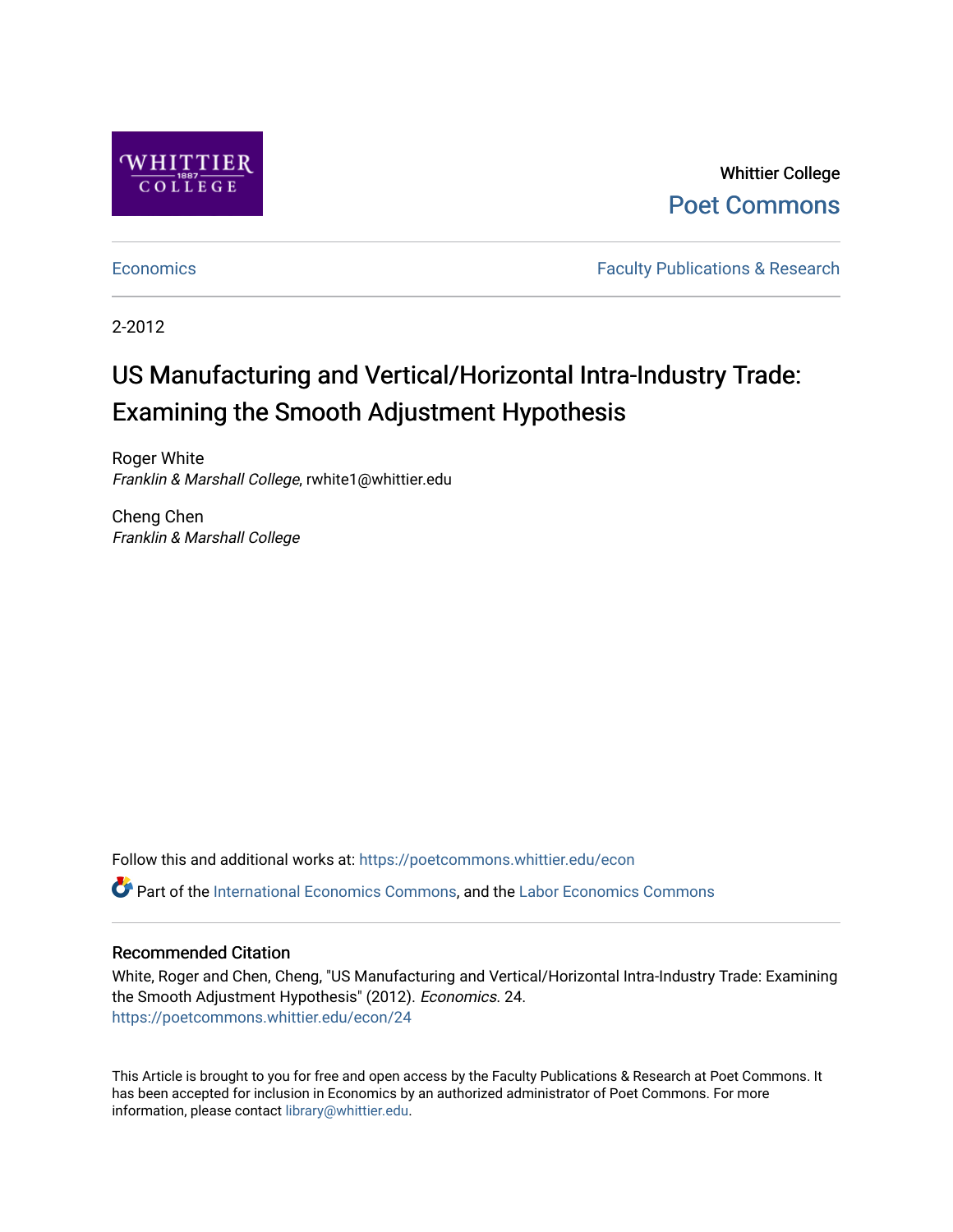# **US manufacturing and vertical/horizontal intra-industry trade: examining the smooth adjustment hypothesis**

# Roger White\* and Cheng Chen

Department of Economics, Franklin & Marshall College, 415 Harrisburg Pike, Lancaster, PA 17603, USA E-mail: roger.white@fandm.edu E-mail: cheng.chen@fandm.edu \*Corresponding author

**Abstract:** Using data that represent the six-digit North American Industrial Classification System-classified industries that comprise the US manufacturing sector and that span the years 1989–2005, we test the validity of the smooth adjustment hypothesis (SAH). To our knowledge, this is the first examination of the SAH for the USA. The results of our empirical analysis are consistent with the confirmation of the SAH. Further, using measures of vertical marginal intra-industry trade and of horizontal marginal intra-industry trade, we find that the latter has a stronger effect on employment of production workers than does the former. The findings suggest that for total industry-level employment and for industry-level production worker employment, intra-industry trade expansion inherently involves lower adjustment costs as compared to interindustry trade expansion.

**Keywords:** adjustment; manufacturing; IIT; intra-industry trade (horizontal, vertical, marginal); SAH; smooth adjustment hypothesis.

**Reference** to this paper should be made as follows: White, R. and Chen, C. (2012) 'US manufacturing and vertical/horizontal intra-industry trade: examining the smooth adjustment hypothesis', *Int. J. Economics and Business Research*, Vol. 4, Nos. 1/2, pp.1–20.

**Biographical notes:** Roger White is an Associate Professor of Economics at Franklin & Marshall College. He received his PhD in International Economics from the University of California, Santa Cruz.

Cheng Chen is a graduate of Franklin & Marshall College and is currently completing his graduate studies at Columbia University.

#### **1 Introduction**

Compared to the 'different-different' trading patterns that standard models of international trade suggest will materialise in the long run, we observe consistent 'similar-similar' trade between countries over shorter time horizons. Underlying this intra-industry trade (IIT) framework are crucial distinctions between horizontal and

Copyright © 2012 Inderscience Enterprises Ltd.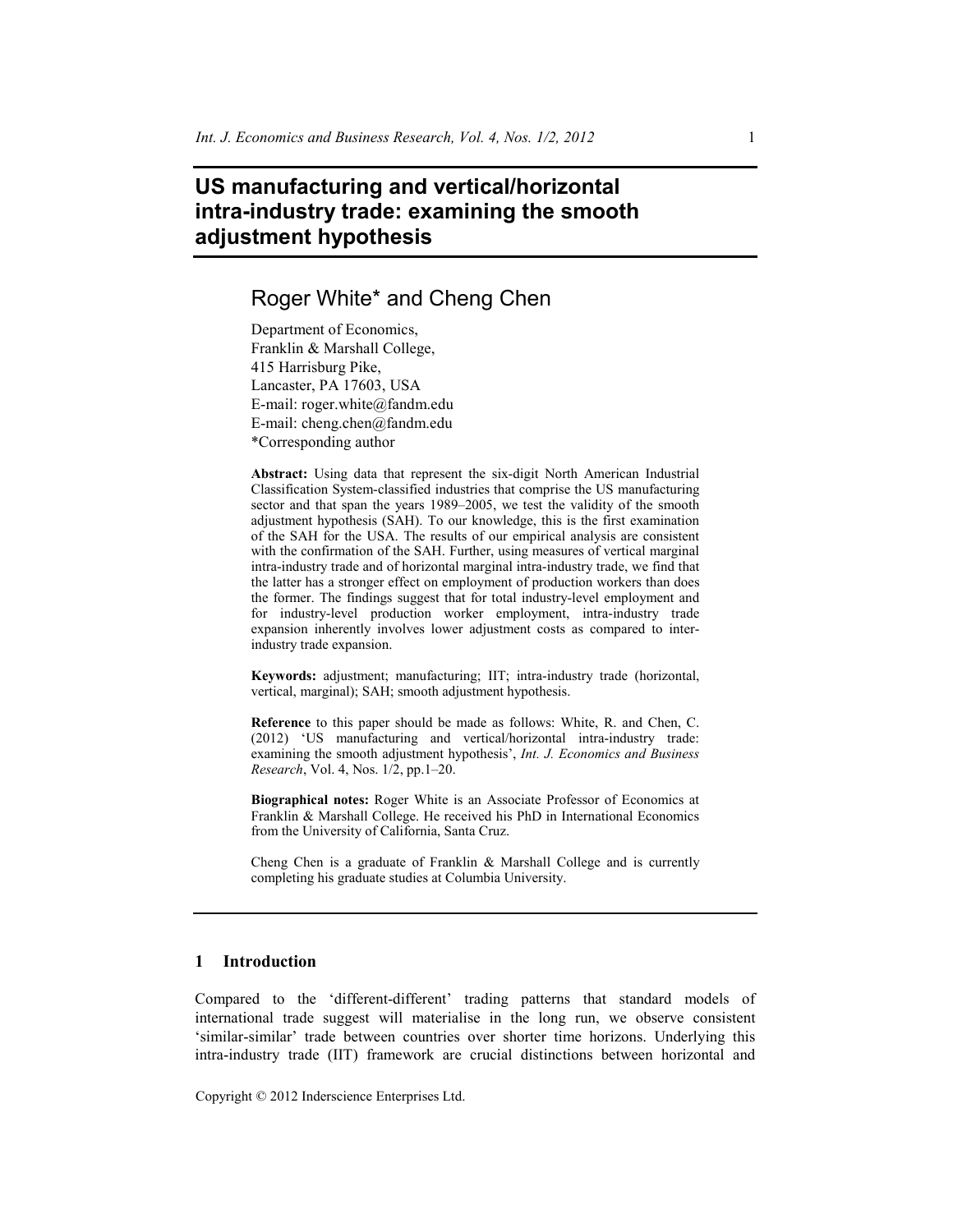vertical IIT. One such distinction is that the former is characterised by trade in different varieties of products, while the latter involves the trade of products at different stages of processing. While a large portion of the related literature has typically placed an emphasis on identifying the determinants of IIT for given countries and time periods, in recent decades increased attention has been devoted towards the study of the labour adjustment costs associated with IIT – namely, examination of the smooth adjustment hypothesis (SAH). The SAH states that labour-related adjustment costs are positively related to the likelihood that a worker switches industries and, thus, such adjustment costs are lower if the trading patterns is characterised by a greater incidence of IIT as compared to inter-industry trade.

Previous studies involving IIT were extensively built on the index created by Grubel and Lloyd (1975). Hamilton and Kniest (1991) have argued that the observation of a high proportion of IIT in one particular year does not fully capture the likely patterns of change in trade flows. As a result, several alternative measurements of IIT have been developed to more precisely capture the dynamic nature of IIT. One such approach that relates to the SAH is the utilisation of marginal intra-industry trade (MIIT) as a dynamic measure of changes in trading partners over time. Rather than identifying the static specialisation within certain industries throughout time, MIIT places more weight on capturing the structures of changes in trade patterns for a particular country across time (Hamilton and Kniest, 1991). Deviating from prior studies and, by doing so, extending the literature on the SAH, we disentangle and implement the MIIT transformation separately to horizontal and vertical product differentiation from traditional MIIT. By using measures of vertical marginal intra-industry trade (VMIIT) and horizontal marginal intra-industry trade (HMIIT), we are able to more precisely represent changes in trading patterns. As Greenaway et al. (1995) notes, vertical IIT can be related more to traditional theories of comparative advantage, while horizontal IIT falls much more within the 'modern' theories of trade.

Several studies have sought to identify and disentangle the separate effects of horizontal and vertical IIT (e.g. Abdel-Rahman, 1991; Greenaway et al., 1994, 1995). Extending the literature, we build upon on the work of Faustino and Leitao (2009) to examine the SAH while considering the influences of MIIT, VMIIT and HMIIT, separately. Using data that are classified according to the North American Industrial Classification System (NAICS) at the six-digit industry level and that comprise the US manufacturing sector during the years 1989–2005, we test the validity of the SAH. Our findings offer two distinct contributions to the literature on IIT. Firstly, to our knowledge, this is the first examination of the SAH for the USA. The evidence obtained from our battery of estimations is consistent with the confirmation of the SAH. Secondly, using measures of VMIIT and of HMIIT, we test the validity of the SAH in a rather disaggregate manner. We find that HMIIT has a stronger effect on employment of production workers than does VMIIT. Our results suggest that for total industry-level employment and for production worker employment at the industry level, IIT expansion inherently involves lower adjustment costs as compared to inter-industry trade expansion.

The remainder of this paper is organised as follows. We follow this introduction with a review of the related literature in Section 2. In Section 3, we describe the data, including the construction of the MIIT, VMIIT and HMIIT series, and detail our empirical specification. In Section 4, we discuss the results of our analysis and Section 5 concludes this paper.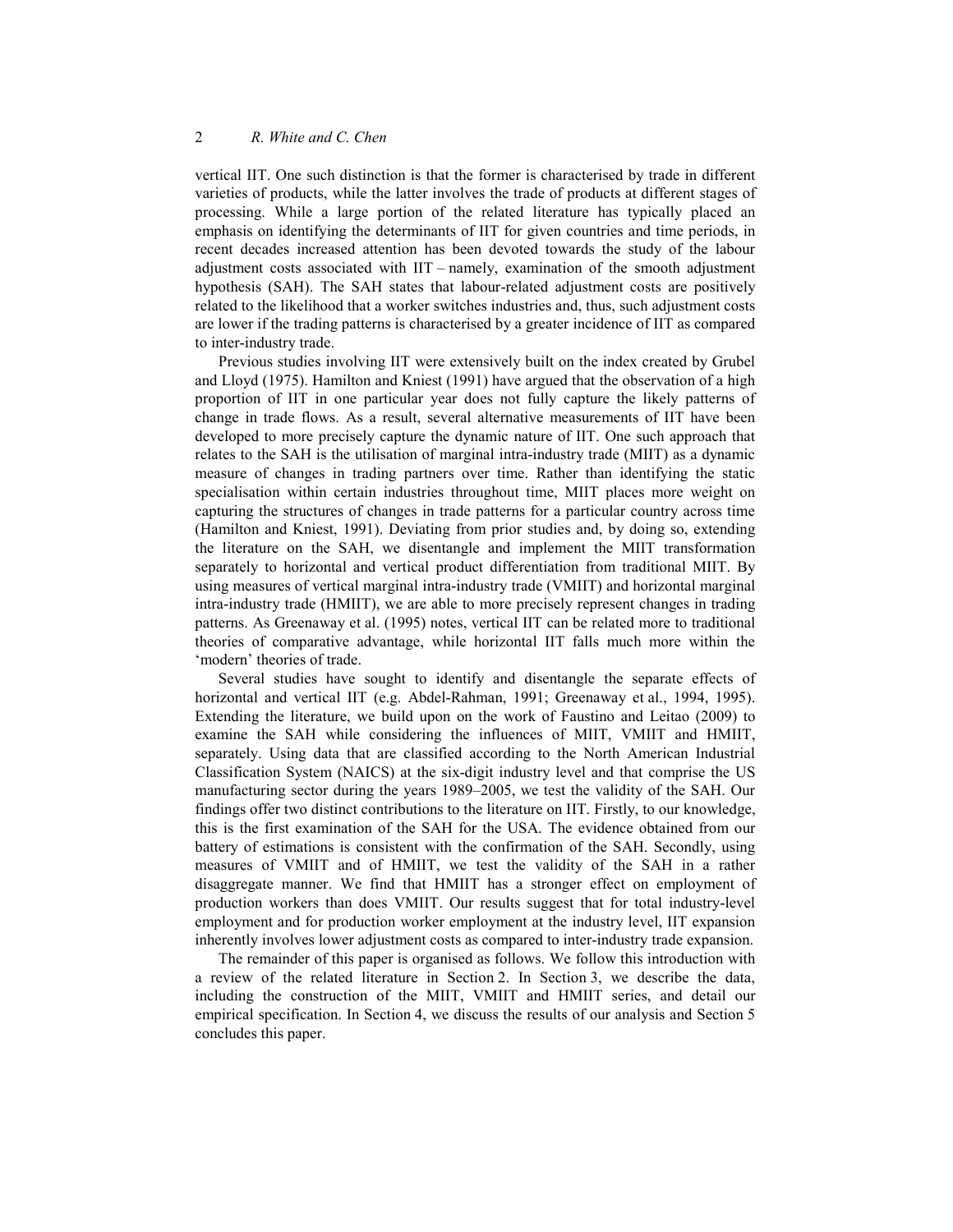#### **2 Literature review**

Under the monopolistic competition IIT framework, Helpman (1981) and Helpman and Krugman (1985) note that undertaking an IIT expansion will incur little adjustment problems across industries since differentiated varieties produced by each industry have similar factor requirements. This implies rather limited factor reallocation within each industry. Contrary to the standard scenario of monopolistic competition, vertical IIT entails an exchange of varieties produced with different factor requirements wherein high quality varieties are more capital-intensive than low quality varieties (Falvey and Kierzkowski, 1987). More recently, Lovely and Nelson (2000) develop a model based on the general equilibrium framework of Ethier (1982) and find the link between IIT and intra-industry adjustment may not necessarily be positive.

Table 1 summarises prior studies that have examined the SAH. The studies are listed in chronological order from earliest to most recent. In total, the 18 studies have examined the SAH for only 10 economies. Further, as is noted, several different proxy variables have been employed to represent labour market adjustment costs. The variety of adjustment cost measures that have been employed and the limited breadth of economies examined likely contributes to the variation in findings. The SAH has been confirmed by only slightly more than one-half of the studies.

Table 1 Summary of prior studies of the SAH

| Study                                 | Reference<br>period | Dependent variable employed                                                   | SAH<br>confirmed? | Reference<br>country |
|---------------------------------------|---------------------|-------------------------------------------------------------------------------|-------------------|----------------------|
| Hine et al. (1994)                    | 1979–1987           | Observed change in industry-level<br>employment                               | N <sub>0</sub>    | UK                   |
| Brulhart (1995)                       | 1980–1990           | Observed change in industry-level<br>employment                               | Yes               | Ireland              |
| Brulhart and<br>McAleese (1995)       |                     | 1985-1990 Observed change in industry-level<br>employment                     | N <sub>0</sub>    | Ireland              |
| <b>Brulhart and Elliott</b><br>(1998) |                     | 1980-1990 Observed change in industry-level<br>employment                     | Yes               | Ireland              |
| Porto and Costa<br>(1998)             |                     | 1986-1989 Observed change in industry-level<br>employment                     | Yes               | Portugal             |
| Rossini and<br>Burratoni (1998)       |                     | 1979–1987 Observed change in industry-level<br>employment                     | N <sub>0</sub>    | Italy                |
| <b>Smeets and Reker</b><br>(1998)     |                     | 1979-1990 Observed change in industry-level<br>employment                     | Yes               | France               |
| Harfi and Montet<br>(1999)            | 1980–1987           | Observed change in industry-level<br>employment                               | N <sub>0</sub>    | Germany              |
| Sarris et al. (1999)                  |                     | 1978-1990 Observed change in industry-level<br>employment                     | Yes               | Greece               |
| (1999)                                |                     | Tharakan and Calfat 1980-1990 Observed change in industry-level<br>employment | N <sub>0</sub>    | Belgium              |
| Brulhart (2000)                       | 1977-1990           | Share of total plant-level employment<br>reallocation                         | Yes               | Ireland              |
| <b>Brulhart and Thorpe</b><br>(2000)  | 1970–1995           | Absolute change in industry-level<br>employment                               | N <sub>0</sub>    | Malaysia             |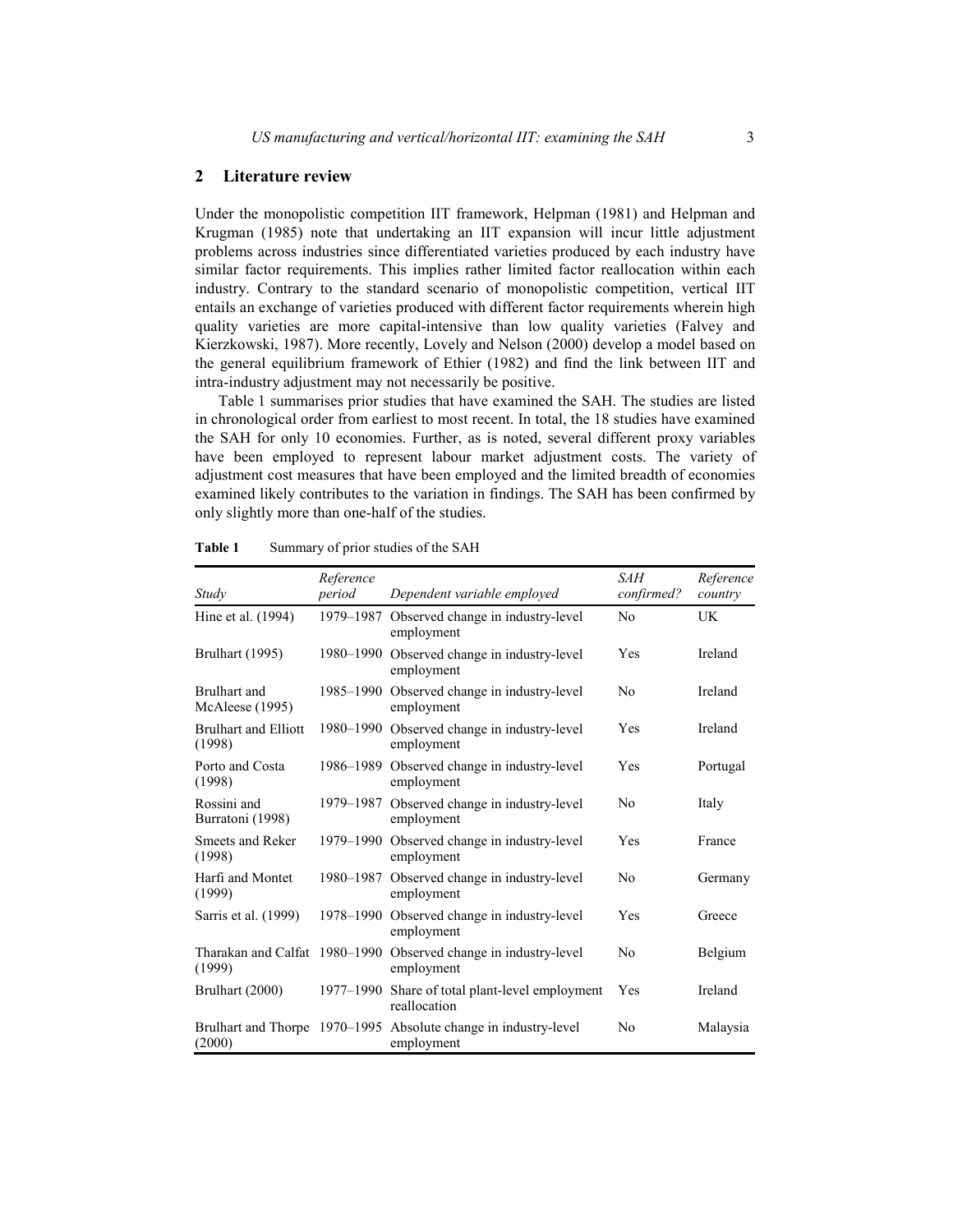| Study                           | Reference<br>period     | Dependent variable employed                                                                                                                                              | SAH confirmed?                                               | Reference<br>country |
|---------------------------------|-------------------------|--------------------------------------------------------------------------------------------------------------------------------------------------------------------------|--------------------------------------------------------------|----------------------|
| Brulhart and<br>Elliott (2002)  | 1979-1991               | Average duration of<br>unemployment; standard<br>deviation of real wages<br>(at industry level)                                                                          | Yes                                                          | UK                   |
| Erlat and Erlat<br>(2003)       | 1974–1975,<br>1998-1999 | Absolute change in industry-<br>level employment                                                                                                                         | N <sub>0</sub>                                               | Turkey               |
| Brulhart et al.<br>(2004)       | 1979-1990               | Share of total plant-level<br>employment reallocation                                                                                                                    | Yes                                                          | Ireland              |
| Brulhart et al.<br>(2006)       | 1986–1994,<br>1995-2000 | Share of workers changing<br>industries; share of workers<br>changing occupations                                                                                        | Yes                                                          | UK                   |
| Cabral and Silva<br>(2006)      | 1995-1999               | Total employment reallocation<br>effect ( <i>i.e.</i> sum of the net<br>variations in employment<br>in each occupation group<br>weighted by average total<br>employment) | Yes                                                          | Portugal             |
| Faustino and<br>Leitao $(2009)$ | 1996-2003               | Observed change in industry-<br>level employment                                                                                                                         | N <sub>0</sub><br>(contemporaneous);<br>yes (lagged effects) | Portugal             |

#### Table 1 Summary of prior studies of the SAH (continued)

Several studies have used the observed annual change in industry-level employment as a proxy for adjustment costs. Brulhart (1995) and Brulhart and Elliott (1998) examine data for Ireland and report evidence in support of the SAH. Similarly, Harfi and Montet (1999), Porto and Costa (1998) and Sarris et al. (1999) report findings that suggest the validity of the SAH for France, Portugal and Greece, respectively. Hoping to more precisely represent adjustment costs, Brulhart (2000) uses the share of total plant-level employment reallocation to represent adjustment costs and again confirms the SAH, this time using data for Ireland's manufacturing sector. Employing potentially more direct measures of adjustment costs – the average duration of unemployment and the standard deviation of real wages (both measured at the industry level) – to examine the SAH for the UK manufacturing sector. For both proxy variables, the authors confirm the SAH. Similarly, Brulhart et al. (2004) reconfirm the validity of the SAH while using data for Ireland and yet another proxy for adjustment costs; namely, the share of total plant-level employment reallocation. More recently, Brulhart et al. (2006) and Cabral and Silva (2006) construct measures of adjustment costs from worker-level data that represent industry- and occupation-switching and report findings for the UK and Portugal, respectively, that suggest verification of the SAH.

While several studies confirm the SAH, a number of studies fail to do so. For example, employing observed changes in industry-level employment, Hine et al. (1994) (for the UK), Brulhart and McAleese (1995) (for Ireland), Rossini and Burratoni (1998) (for Italy), Tharakan and Calfat (1999) (for Belgium) and Smeets and Reker (1999) (for Germany) fail to find support for the SAH. Brulhart and Thorpe (2000) and Erlat and Erlat (2003) examine the SAH using data for Malaysia and Turkey, respectively, while using the absolute change in industry-level employment as the proxy variable for adjustment costs. In both studies, the authors fail to confirm the SAH. Finally,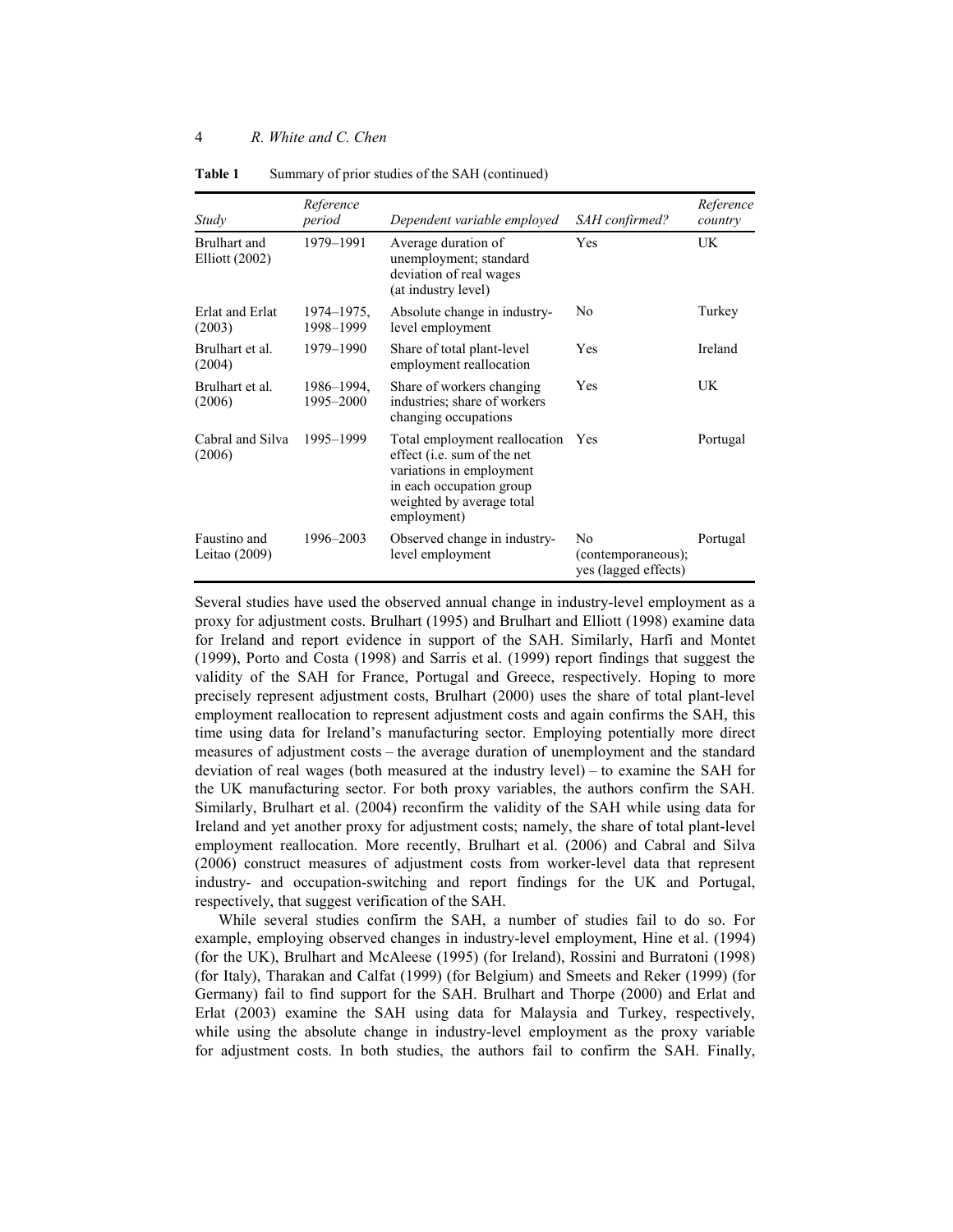Faustino and Leitao (2009) examine the SAH using data for Portugal and fail to find a contemporaneous relationship between adjustment costs and MIIT; however, when allowing for one- and two-year lags in their explanatory variable series, the authors find evidence that support the SAH.

Given the variation in findings across studies that have examined a diverse set of economies, a number of reference periods, and several different proxy variables that are intended to represent adjustment costs, the SAH remains an open empirical question.

#### **3 Empirical specification, variables and data**

Data representing 415 six-digit NAICS-US manufacturing industries during 1989–2005 are from the NBER-CES Manufacturing Industry Database (Becker and Gray, 2009). Corresponding industry-level trade data are from Feenstra (2010). Due to limitations – more specifically, that industry variables are not available at a more disaggregate level or for years more recent than 2005 and that import quantity data are unavailable for 1988 – the reference period for our analysis is 1989–2005.

#### *3.1 Empirical specification*

As noted in Section 2, prior studies of the SAH have employed a variety of measures that serve to represent industry-level adjustment costs: net industry-level employment changes, absolute changes in industry-level employment, unemployment duration, rates of industry- and occupation-switching and the standard deviation of industry-level wages. Consistent with a large number of these earlier studies, we employ the change in industry employment as an inverse proxy measure of labour market adjustment costs. Accordingly, our vector of dependent variables  $(\Delta \ln L_{it}$  in Equation (1)) is comprised of measures of the total annual industry-level employment change  $(\Delta \ln EMP_{it})$  as well as the annual industry-level changes in both production employment  $(\Delta InPRODE<sub>it</sub>)$  and in nonproduction employment ( $\Delta$ lnNPRODE<sub>*it*</sub>), each of which is used in turn in our battery of estimations. For all three dependent variable series, the changes in the natural logarithm of the variables are employed.

The set of explanatory variables includes our variables of primary interest (noted in Equation (1) by the vector IIT) and several control variables (noted by the vector  $X$ ) that are thought to significantly affect adjustment costs. Equation (1) describes our general form estimation equation. The vectors  $Z$  and  $\Omega$  represent industry- and time-specific (year) fixed effects.

$$
\Delta \ln L_{jt} = \alpha_0 + \beta_{\text{III}} \Pi T_{jt} + \beta_X \Delta X_{jt} + \beta_Z Z + \beta_\Omega \Omega_t \tag{1}
$$

The vector *X* includes the annual changes in the natural logarithm of average annual wages for all employees ( $\Delta \ln W_{it}$ ), production employees ( $\Delta \ln W_{it}$ ) and non-production employees ( $\Delta \ln W \ NP_{it}$ ). One of these variables (as dictated by the choice of dependent variable) is included each time we estimate our regression equations. While our empirical specification closely follows that utilised by Brulhart (2000), as noted by Faustino and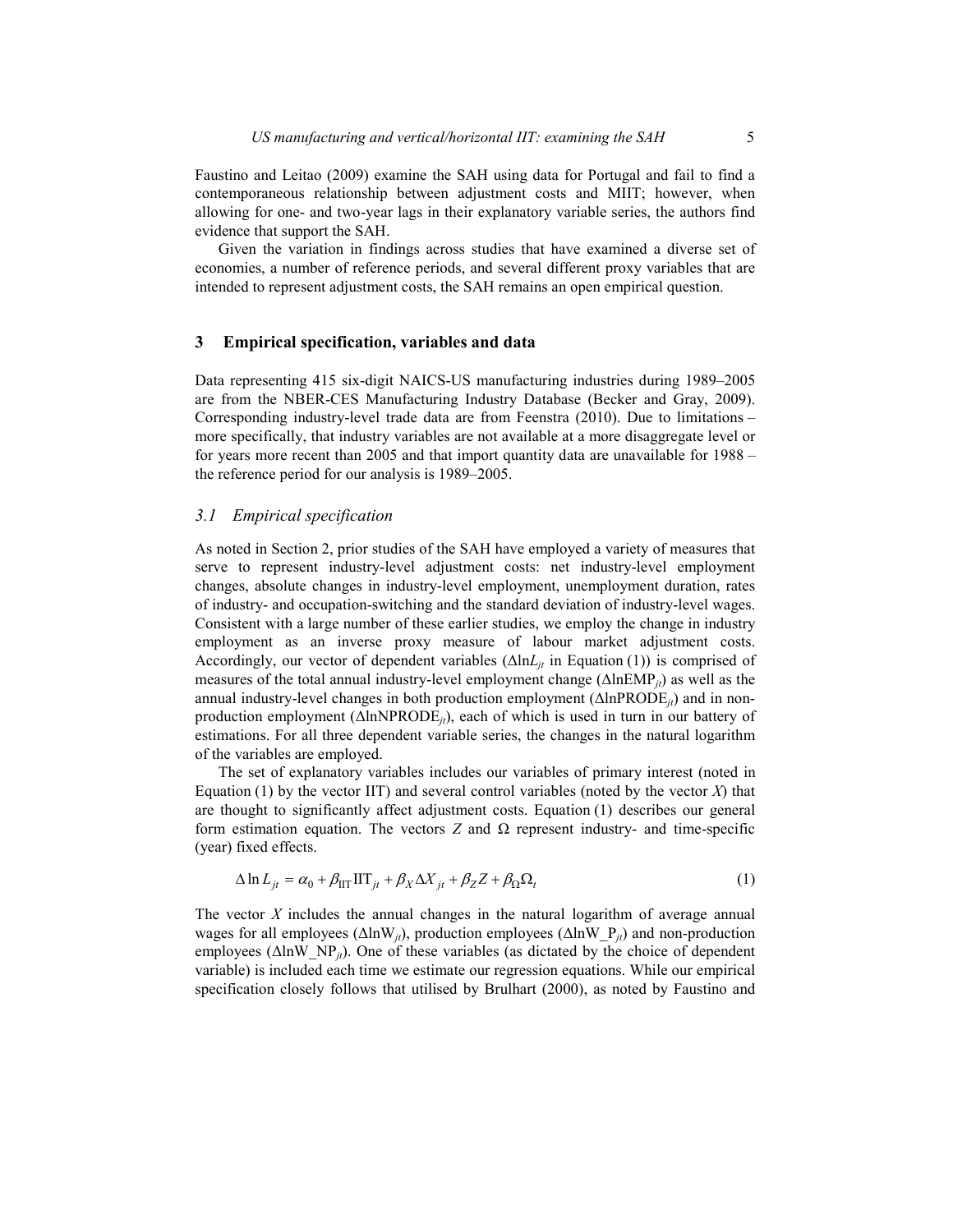Leitao (2009) the change in employment fails to account for labour movement that is induced by cross-industry wage differences. To control for this effect, we follow their lead and include a measure of wages. The vector *X* also includes measures of the annual changes in the natural logarithm of the industry-level productivity variable  $(\Delta \ln \text{PROD}_{it})$ , the natural logarithm of the variable that measures domestic consumption of industry output ( $\triangle InDOM_{it}$ ) and the measure of industry-level trade exposure ( $\triangle OPEN_{it}$ ).

As noted, the vector IIT contains five measures of MIIT. Firstly, we have our principle measure: marginal intra-industry trade  $(MIIT_{ij})$ . Considering that the influences of vertical and horizontal IIT may affect adjustment costs in different ways, we also include two measures of vertical marginal intra-industry trade  $(VMIIT15<sub>it</sub>$  and VMIIT25*jt*) and two accompanying measures of horizontal marginal intra-industry trade  $(HMIIT15<sub>it</sub>$  and  $HMIIT25<sub>it</sub>$ ). Expanding these vectors, along with the addition of an assumed independent and identically distributed error term,  $\varepsilon_{jt}$ , results in Equation (2) – a more detailed version of our estimable baseline regression specification. Expected coefficient signs are noted in parentheses.

$$
\Delta L_{jt} = \alpha_0 + \beta_{\text{IIT}} \text{IIT}_{jt} + \beta_2 \Delta W_{jt} + \beta_3 \text{PROD}_{jt} + \beta_4 \text{DOM}_{jt} + \beta_5 \text{OPEN}_{jt} + \beta_2 Z + \beta_{\Omega} \Omega_t + \varepsilon_{jt}
$$
\n
$$
(+) \qquad (-) \qquad (-) \qquad (+) \qquad (\pm) \qquad (\pm) \qquad (\pm)
$$
\n
$$
(2)
$$

We alter/modify Equation (2), as necessary, when performing our analysis. For example, we use the three dependent variable series  $(\Delta EMP_{it}, \Delta PRODE_{it}$  and  $\Delta NPRODE_{it}$ ) in turn. Likewise, we employ the noted alternative measures of MIIT.

We anticipate that all the estimated coefficients on the MIIT variables will be positive. The basis for this expectation is that according to the SAH, when an individual changes jobs (either voluntarily or out of necessity), they will first attempt to gain employment within the same industry. This affords the individual the opportunity to utilise firm- and industry-specific human capital and, thus, to remain more productive and receive higher earnings relative to if the individual switches industries. The individual will only move across industries if it is necessary to do so. If MIIT is, as the SAH posits, significantly associated with lower adjustment costs and, hence, with greater employment growth then the expectation is that the sign of the estimated IIT coefficients will be positive (Jayanthakumaran, 2004).

The coefficients on the set of annual wage variables are expected to be negative since higher real wages correspond to higher labour costs and, thus, lower levels of employment (Greenaway et al., 1999). The coefficients on the variables representing domestic consumption  $(DOM_{it})$  and worker productivity  $(PROD_{it})$  are expected to be positive and negative, respectively. This is simply because increased product demand (i.e. higher domestic consumption) implies employment growth and increased worker productivity is negatively related to employment growth (Brulhart and Elliot, 1998). While one may anticipate a positive relationship between general trade openness  $(OPEN_{ji})$  and employment, as we are examining data for the US manufacturing sector and the trend, in recent decades, has been employment decline coupled with increased trade intensity, we are reluctant to formulate any sort of rigid expectation for this coefficient estimate.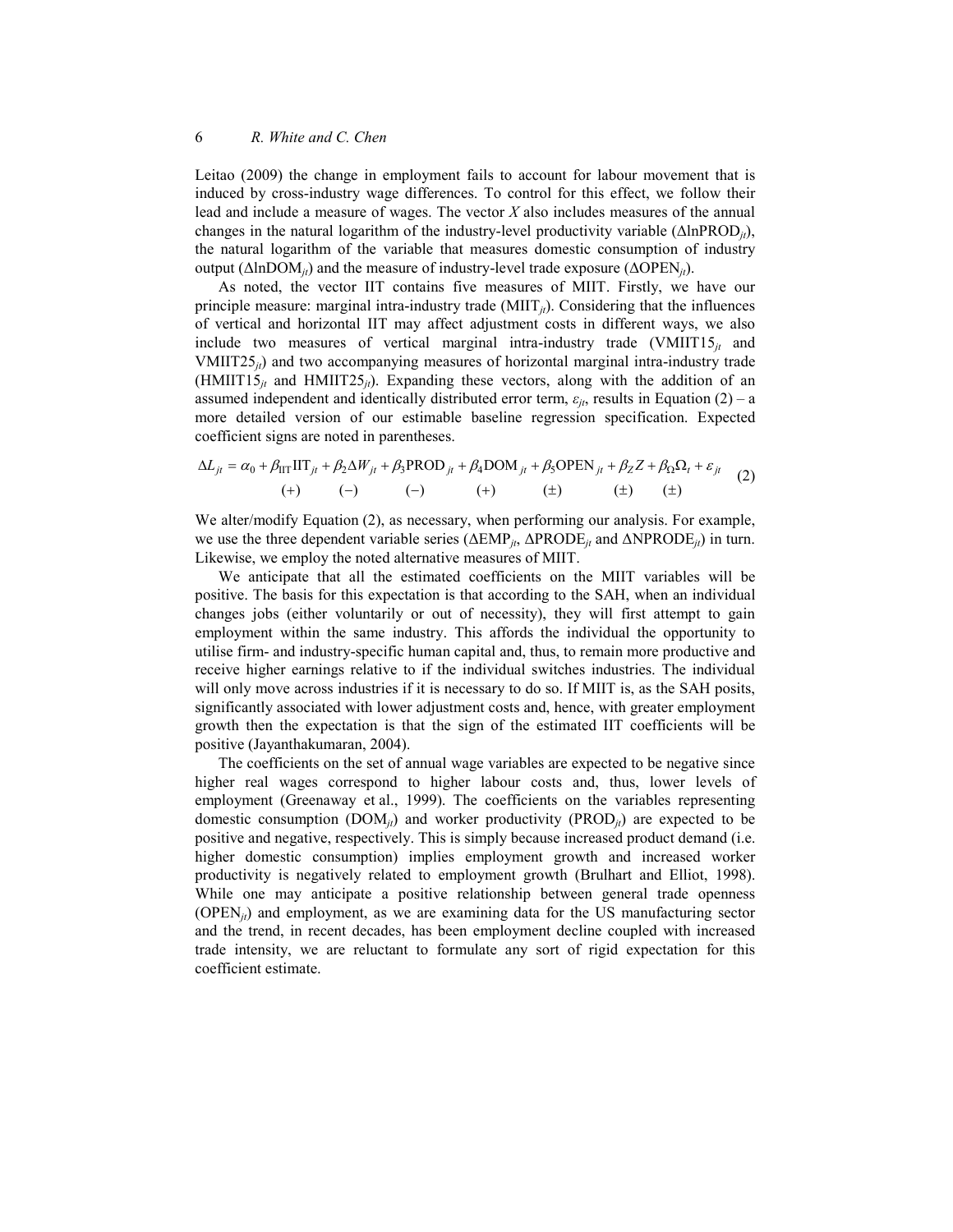#### *3.2 Variable construction and descriptive statistics*

As noted, the IIT vector contains several measures of MIIT. Following Brulhart (1994), the MIIT variable is constructed as  $\text{MIT}_{jt} = 1 - (|\Delta X_{jt} - \Delta M_{jt}| / |\Delta X_{jt}| + |\Delta M_{jt}|).$  *X* and *M* represent the value of exports and imports, respectively, of industry *j* during year *t*.  $\Delta$  denotes the annual change in the corresponding series. Thus, the MIIT<sub>*it*</sub> series ranges in value from 0 to 1 with a value of 0 indicating that the industry's marginal trade is entirely inter-industry and a value of 1 indicating that the marginal trade is entirely intra-industry.

We derive our measures of VMIIT and HMIIT analogously; however, we first categorise the output of our industry observations as 'vertical' or 'horizontal'. More specifically, we define industry output as horizontal if  $1-\alpha \leq (uv_{jkt}^x / uv_{jkt}^m) \leq 1+\alpha$  and as vertical if either  $(uv_{jkt}^x/uv_{jkt}^m) < 1-\alpha$  or  $(uv_{jkt}^x/uv_{jkt}^m) > 1+\alpha$ , where  $uv_{jkt}^x$  and  $uv_{jkt}^m$ represent export and import unit values, respectively, for trade in industry *j* products between the USA and country *k* during year *t* (Greenaway et al., 1995). Import and export unit values are derived as the quotient of bilateral industry-level trade values and corresponding unit quantities traded. Following Abdel-Rahman (1991), Aturupane et al. (1999) and Greenaway et al. (1995), we initially set  $\alpha = 0.15$  and, as a robustness check, then increase  $\alpha$  to 0.25. For example, defining trade to be 'vertical' if the ratio of average export-to-import unit values fall between 0.85 and 1.15 (i.e.  $\alpha = 0.15$ ), we construct our measure of VMIIT as

$$
\text{VMIT15}_{jt} = 1 - \frac{\left| \Delta \sum_{k=1}^{K} X_{jt}^{\text{Vertical}} - \Delta \sum_{k=1}^{K} M_{jt}^{\text{Vertical}} \right|}{\left| \Delta \sum_{k=1}^{K} X_{jt}^{\text{Vertical}} \right| + \left| \Delta \sum_{k=1}^{K} M_{jt}^{\text{Vertical}} \right|}
$$

Table 2 presents descriptive statistics. The first three variables listed are our set of dependent variables. Annual average values (levels) are presented in column (a) and annual average changes in the corresponding variables (in logarithms except for the trade openness variable) are presented in column (c). Beginning with the values presented in column (a), we see that the typical manufacturing industry employed about 33,435 workers in the typical year during our reference period. This figure does not include auxiliary (i.e. administrative) workers. Less than 30% of the typical industry's non-administrative workforce was non-production workers. Non-production workers  $(NPRODE<sub>ij</sub>)$  are defined as those non-administrative employees who are supervisors above the line-supervisor level, clerical, sales, office, professional or technical workers (Bartelsman and Gray, 1996). All other non-administrative employees (i.e. the remaining 70% or more) are categorised as production workers  $(PRODE_{it})$ . Based on the noted standard deviations for these variables, we can say that considerable variation in employment levels exists across the six-digit NAICS industry classifications.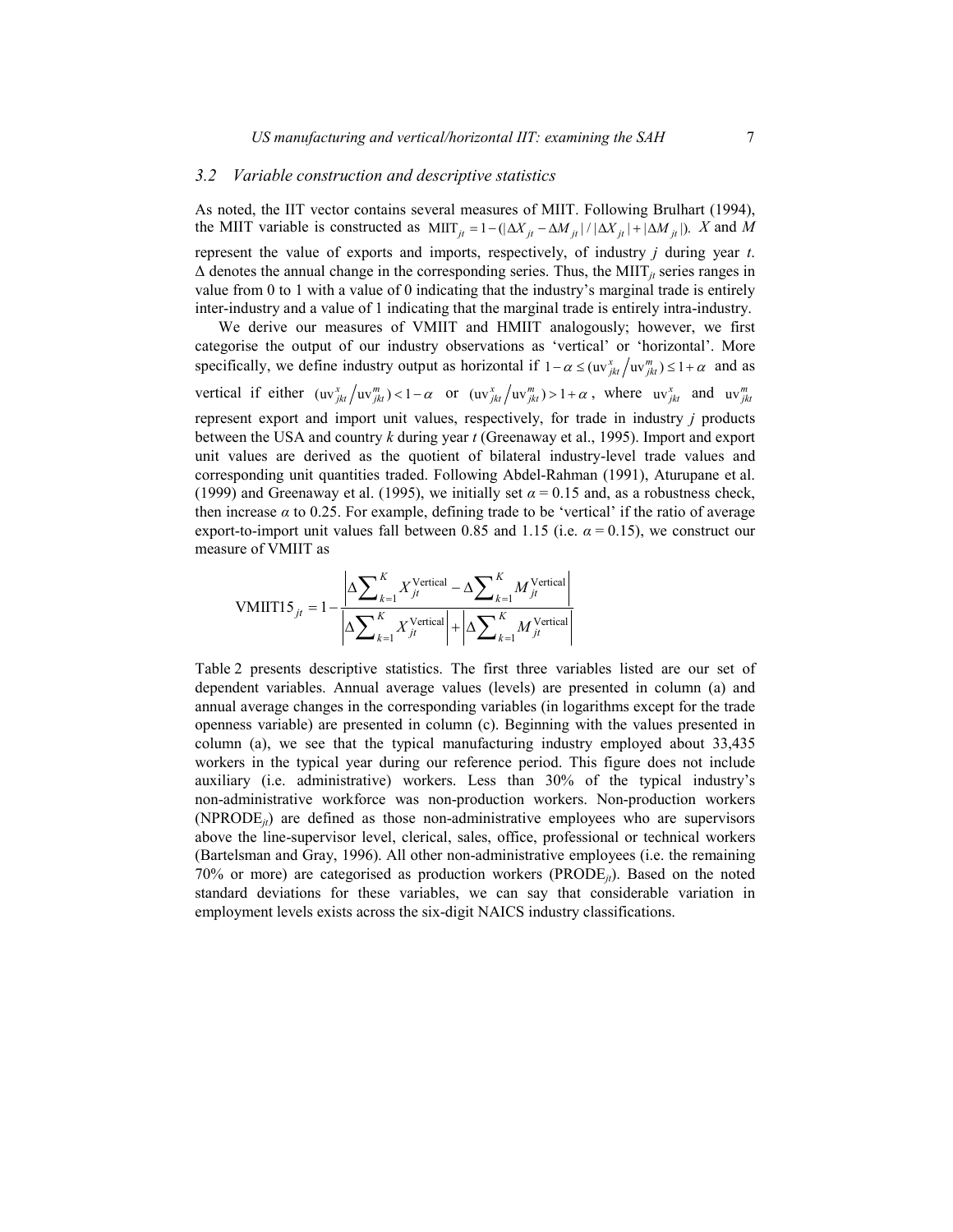|                   |          |                                        |         | Levels (annual)                 |        | Changes (one year) |
|-------------------|----------|----------------------------------------|---------|---------------------------------|--------|--------------------|
|                   | Expected |                                        | Mean    | SD                              | Mean   | SD                 |
| Variable          | sign     | Description                            | (a)     | (b)                             | (c)    | (d)                |
| $EMP_{it}$        |          | Employment (total)                     |         | 33.4350 (44.4003) -0.0219       |        | (0.0978)           |
| $PRODE_{it}$      | ----     | Production worker employment           |         | $23.6163$ $(32.4078)$ $-0.0238$ |        | (0.1051)           |
| $NPRODE_{it}$     |          | Non-production worker<br>employment    |         | $9.8187$ (15.0465) $-0.0171$    |        | (0.134)            |
| $\text{MIT}_{it}$ | $+$      | <b>MIIT</b>                            | 0.2336  | (0.3154)                        |        |                    |
| VMIIT $15_{it}$   | $^{+}$   | Vertical MIIT ( $\alpha$ = 0.15)       | 0.2304  | (0.3146)                        |        |                    |
| HMIIT $15_{it}$   | $^{+}$   | Horizontal MIIT ( $\alpha$ = 0.15)     | 0.0851  | (0.2113)                        |        |                    |
| VMIIT $25_{it}$   | $^{+}$   | Vertical MIIT ( $\alpha$ = 0.25)       | 0.2294  | (0.3133)                        |        |                    |
| HMIIT25 $_{it}$   | $^{+}$   | Horizontal MIIT ( $\alpha$ = 0.25)     | 0.0979  | (0.228)                         |        |                    |
| $W_{it}$          |          | Average wage (total)                   | 36.2521 | (9.6428)                        | 0.0055 | (0.0452)           |
| $W_P_{it}$        |          | Production worker average wage         | 30.8123 | (9.0261)                        | 0.0042 | (0.0518)           |
| $W_NP_{it}$       |          | Non-production worker average<br>wage  | 49.8638 | (9.1599)                        | 0.0047 | (0.0868)           |
| $DOM_{it}$        | $^{+}$   | Domestic consumption (millions<br>USD) | 8,730   | (16,500)                        | 0.0001 | (0.3964)           |
| $PROD_{it}$       |          | Productivity (millions USD)            | 268     | (279)                           | 0.0172 | (0.0891)           |
| $OPEN_{it}$       | $\pm$    | Trade openness                         | 0.5073  | (1.4626)                        | 0.0342 | (0.8396)           |

*Note*: Sample size is equal to 7,055 for all 'levels' values (columns (a) and (b)) and is equal to 6,607 for all 'changes' variables (columns (c) and (d)).Employment and wage values in thousands. Productivity and consumption values in millions. All monetary values are expressed in year 2000 USD. Values in columns (c) and (d) are changes in natural logarithms for all variables except OPEN*jt*.

Turning to the values presented in column (c), we first note that employment contraction was typical during the reference period. This applies to aggregate industry-level employment  $(EMP_{ji})$  as well as to the employment of production and non-production workers. This is not surprising given the observed employment contraction of the US manufacturing sector in recent decades. We also see that average annual real wages, again for both production workers  $(W_P_{it})$  and non-production workers  $(W_P_{it})$ , increased during the period. Likewise, the levels of domestic consumption of industrylevel output  $(DOM_{ii})$  (constructed as total industry shipments less export plus imports), worker productivity (PROD<sub>*ii*</sub>) (given as total industry shipments divided by total industry employment) and general openness to trade  $(OPEN<sub>it</sub>)$  (given as the sum of industry exports and imports divided by industry shipments) all increased during the typical reference year. As with the levels reported in column (a), the standard deviations reported in column (d) indicate that there is considerable variation across industries in terms of both our dependent variable series and the set of explanatory variables.

The *ad hoc* nature of our estimation equations and the construction of our explanatory variable series provide reason to consider the possibility of collinearity. Table 3 presents pair-wise correlation coefficients. The shaded cells in the matrix identify the correlations for pairs of explanatory variables that are included in the same regression specification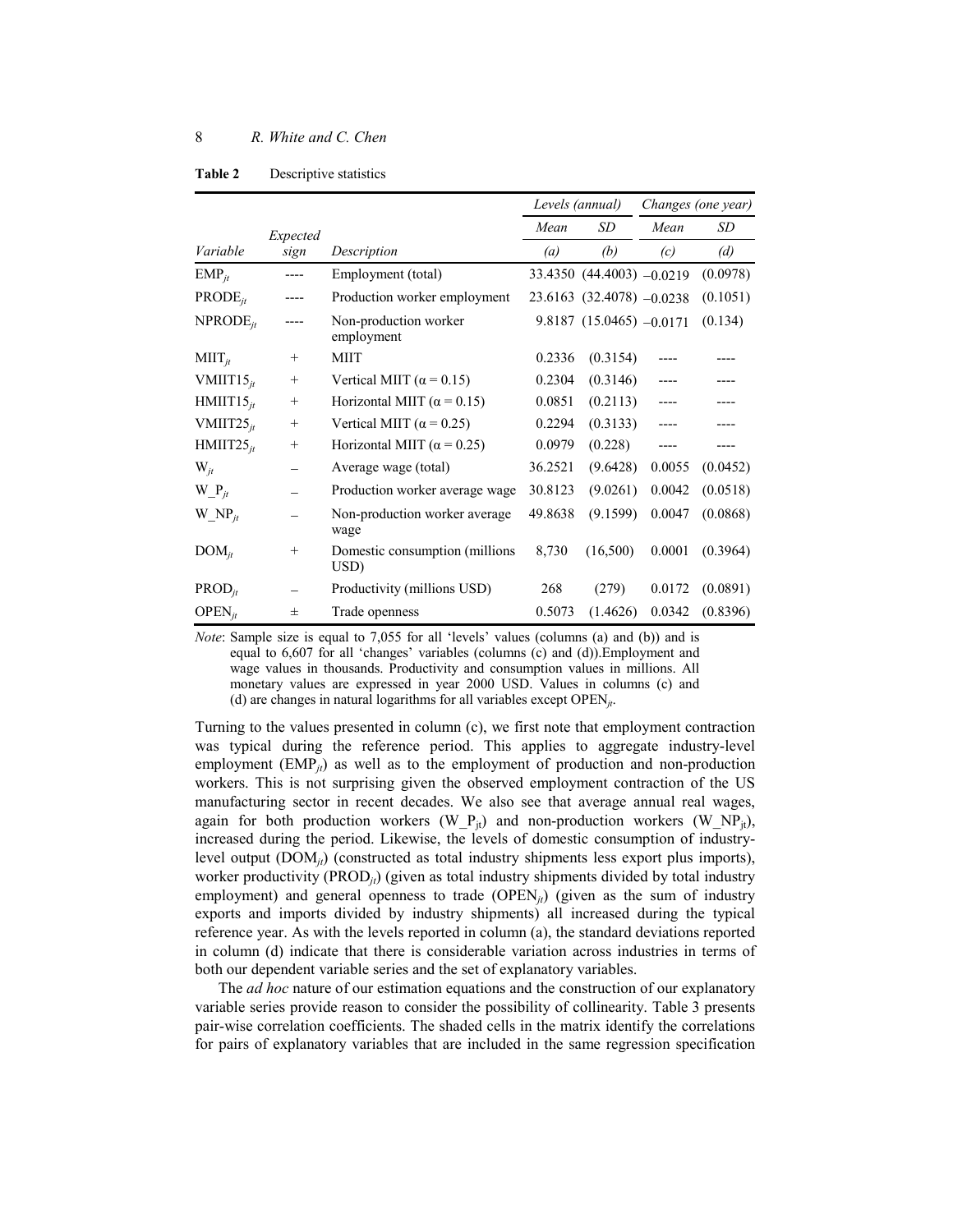(e.g. ignoring the correlation between, say,  $MIII<sub>j</sub>$  and  $VMIII<sup>15</sup>$ *j<sub>i</sub>* since no specification includes both variables). The average change in worker productivity is, as expected, positively correlated with average annual wages. Similarly, productivity and general industry-level openness to trade are both positively correlated with domestic consumption. Although these coefficients range from 0.22 to 0.44, none are sufficiently high to suggest serious multicollinearity and most are very near to zero. While conducting our empirical analysis, we checked variance inflation factor levels for each specification and found no indication that collinearity was sufficiently present to bias our coefficient estimates. Similarly, diagnostic testing indicates that the data does not suffer from first order autocorrelation; however, we do find the presence of heteroskedasticity. As a result, when estimating our regression specifications, we employ fixed (time and year) effects regression with robust standard errors to compensate for the effects of heteroskedasticity.

**Table 3** Correlation matrix

|     | Variables                                       | (a)                                  | (b)                      | (c) | (d)                           | (e) | O)  | $\left(g\right)$                                                                              | (h)               | (i)            | $\left( i\right)$ | (k)            | $\left( l\right)$ | (m)          |
|-----|-------------------------------------------------|--------------------------------------|--------------------------|-----|-------------------------------|-----|-----|-----------------------------------------------------------------------------------------------|-------------------|----------------|-------------------|----------------|-------------------|--------------|
| (a) | $\Delta$ lnEMP <sub>it</sub>                    | 1                                    |                          |     |                               |     |     |                                                                                               |                   |                |                   |                |                   |              |
| (b) | $\Delta$ lnPRODE <sub>it</sub>                  | 0.93                                 | $\overline{1}$           |     |                               |     |     |                                                                                               |                   |                |                   |                |                   |              |
|     | (c) $\Delta$ lnNPRODE <sub>it</sub> 0.71 0.43 1 |                                      |                          |     |                               |     |     |                                                                                               |                   |                |                   |                |                   |              |
|     | (d) $\Delta \ln W_{it}$                         | $-0.18 - 0.20 - 0.07$                |                          |     | $\overline{\phantom{a}}$      |     |     |                                                                                               |                   |                |                   |                |                   |              |
| (e) | $\Delta$ lnW $P_{it}$                           | $-0.14 - 0.20$ 0.01 0.72 1           |                          |     |                               |     |     |                                                                                               |                   |                |                   |                |                   |              |
| (f) | $\Delta$ lnW NP <sub>it</sub>                   | $-0.08$ $0.08 - 0.41$ $0.56 - 0.01$  |                          |     |                               |     | - 1 |                                                                                               |                   |                |                   |                |                   |              |
| (g) | $\Delta$ lnPROD <sub>it</sub>                   | $-0.18 - 0.14 - 0.15$ 0.42 0.35 0.22 |                          |     |                               |     |     | -1                                                                                            |                   |                |                   |                |                   |              |
| (h) | $\Delta$ ln $DOM_{it}$                          |                                      |                          |     | 0.39 0.38 0.25 0.08 0.07 0.06 |     |     | $0.36 \quad 1$                                                                                |                   |                |                   |                |                   |              |
| (i) | $\text{MIT}_{it}$                               |                                      | $0.04$ 0.04 0.01         |     | $0.00 \quad 0.00 \quad 0.01$  |     |     |                                                                                               | $0.03 \quad 0.02$ | $\overline{1}$ |                   |                |                   |              |
|     | (j) VMIIT15 $_{it}$                             |                                      | $0.04$ 0.04 0.01         |     | $0.01 \quad 0.00 \quad 0.02$  |     |     | $0.02 \quad 0.01$                                                                             |                   | $0.91 \quad 1$ |                   |                |                   |              |
|     | (k) HMIIT15 $_{it}$                             |                                      | $0.03$ 0.03 0.01         |     |                               |     |     | $0.00 \quad 0.01 \quad 0.00 \quad -0.01 \quad 0.00$                                           |                   | 0.07 0.07      |                   | $\overline{1}$ |                   |              |
|     | (1) VMIIT25 $_{it}$                             |                                      | $0.03$ 0.04 0.01         |     | $0.01$ $0.01$ $0.01$          |     |     | $0.02 \quad 0.01$                                                                             |                   | 0.88 0.90 0.07 |                   |                |                   |              |
|     | (m) HMIIT25 $_{it}$                             |                                      | $0.01 \quad 0.02 - 0.01$ |     |                               |     |     | $0.01$ $0.01$ $0.01$ $-0.02$ $-0.02$ $0.11$ $0.10$ $0.43$                                     |                   |                |                   |                | 0.09              | $\mathbf{1}$ |
|     | (n) $\triangle$ OPEN <sub>it</sub>              |                                      |                          |     |                               |     |     | $-0.07 - 0.06 - 0.09 - 0.03 - 0.01$ $0.00$ $-0.07$ $0.44 - 0.01 - 0.01$ $0.01$ $-0.01$ $0.00$ |                   |                |                   |                |                   |              |

*Note*: *n* = 7,055.

#### **4 Econometric results**

To test whether the SAH holds, we estimate a series of regression specifications that employ observed annual changes in industry-level employment as the dependent variable series. The summary of studies provided in Table 1 notes several alternative dependent variable series that have been employed in earlier studies. Due to data limitations, of the measures listed in Table 1, the only options available to us are the observed and absolute changes in annual industry-level employment. While there are legitimate reasons for employing either measure as a proxy for labour market adjustment costs, we opt to employ the observed change in employment as our dependent variable series. The results are reported in Tables 4–9.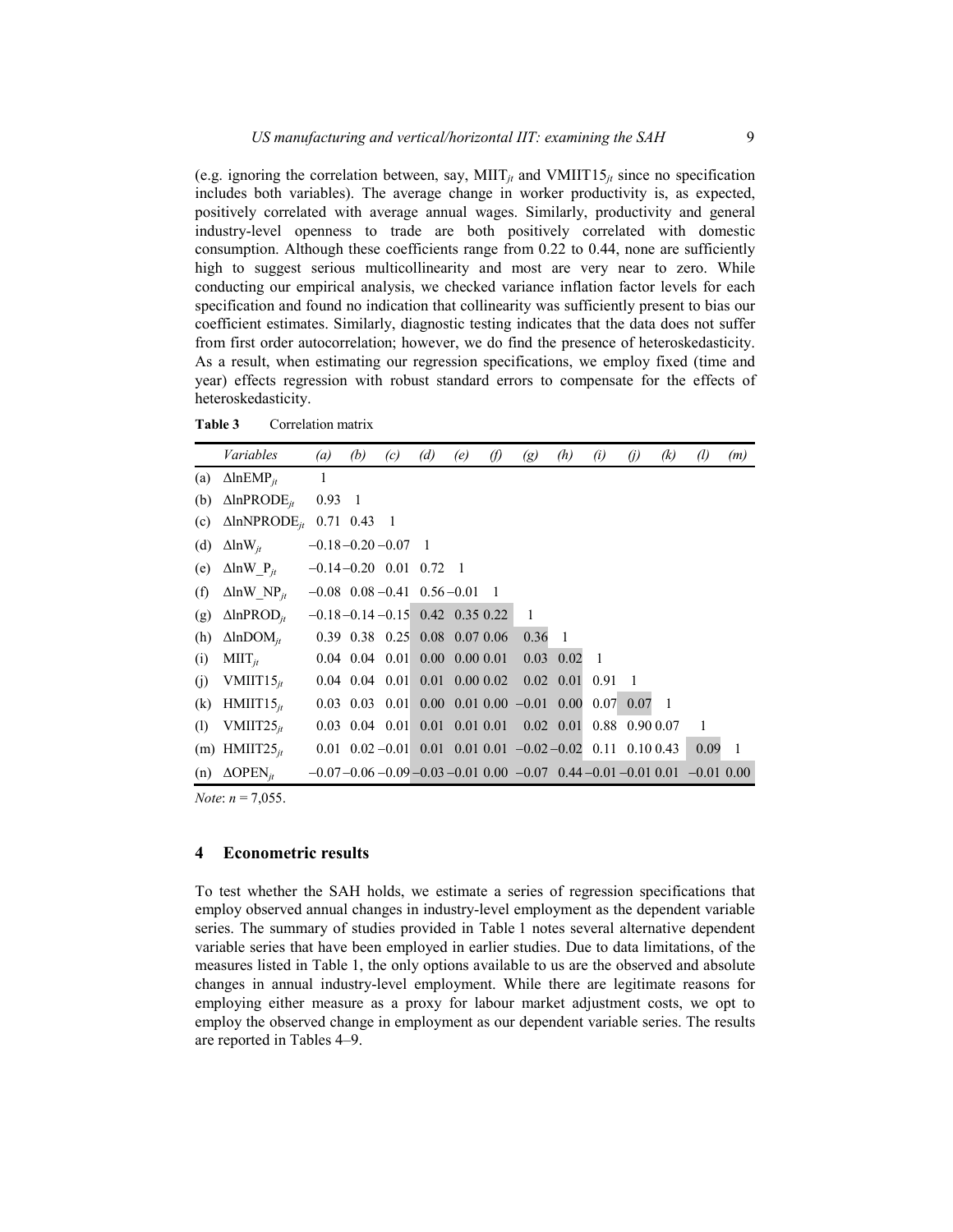| Dependent                                        | $\triangle$ InEMP <sub>jt</sub> |              |               |              |                        | $\triangle$ InPRODE <sub>it</sub> $\triangle$ InNPRODE <sub>it</sub> $\triangle$ InEMP <sub>it</sub> $\triangle$ InPRODE <sub>it</sub> $\triangle$ InNPRODE <sub>it</sub> |
|--------------------------------------------------|---------------------------------|--------------|---------------|--------------|------------------------|---------------------------------------------------------------------------------------------------------------------------------------------------------------------------|
| variables                                        | $\left(a\right)$                | (b)          | (c)           | (d)          | (e)                    | O)                                                                                                                                                                        |
| $\text{MIT}_{it}$                                | 0.0034                          | $0.0057*$    | $-0.0011$     | $0.0068**$   | $0.0087**$             | 0.0032                                                                                                                                                                    |
|                                                  | (0.0025)                        | (0.0033)     | (0.0039)      | (0.0032)     | (0.0038)               | (0.0044)                                                                                                                                                                  |
| $\text{MIT}_{jt} \times \Delta \text{OPEN}_{jt}$ |                                 |              |               | $-0.1365**$  | $-0.1197**$            | $-0.1702*$                                                                                                                                                                |
|                                                  |                                 |              |               | (0.0675)     | (0.0591)               | (0.089)                                                                                                                                                                   |
| $\Delta$ lnWAGE <sub>it</sub> <sup>a</sup>       | $-0.1421***$                    | $-0.251***$  | $-0.6003$ *** | $-0.1391***$ | $-0.2473***$           | $-0.5983***$                                                                                                                                                              |
|                                                  | (0.051)                         | (0.0398)     | (0.0426)      | (0.0497)     | (0.0395)               | (0.0404)                                                                                                                                                                  |
| $\Delta$ lnPROD <sub>it</sub>                    | $-0.4534***$                    | $-0.3965***$ | $-0.3894***$  |              | $-0.4589***-0.4015***$ | $-0.3959***$                                                                                                                                                              |
|                                                  | (0.0439)                        | (0.0432)     | (0.0526)      | (0.042)      | (0.0419)               | (0.051)                                                                                                                                                                   |
| $\Delta$ lnDOM <sub>it</sub>                     | $0.3227***$                     | $0.3115***$  | $0.3213***$   | 0.3188***    | $0.3081***$            | $0.3165***$                                                                                                                                                               |
|                                                  | (0.0368)                        | (0.0354)     | (0.0372)      | (0.0365)     | (0.0351)               | (0.0368)                                                                                                                                                                  |
| $\Delta$ OPEN <sub>it</sub>                      | $-0.045***$                     | $-0.0418***$ | $-0.0507***$  | $-0.0412***$ | $-0.0384***$           | $-0.0459***$                                                                                                                                                              |
|                                                  | (0.0129)                        | (0.0123)     | (0.0126)      | (0.0121)     | (0.0116)               | (0.0116)                                                                                                                                                                  |
| Constant                                         | $-0.0386***$                    | $-0.041***$  | $-0.0334***$  | $-0.037***$  | $-0.0395***$           | $-0.0314***$                                                                                                                                                              |
|                                                  | (0.0052)                        | (0.0053)     | (0.0058)      | (0.0052)     | (0.0052)               | (0.0059)                                                                                                                                                                  |
| $\boldsymbol{n}$                                 | 7,055                           | 7,055        | 7,055         | 7,055        | 7,055                  | 7,055                                                                                                                                                                     |
| Adjusted $R^2$                                   | 0.4495                          | 0.4048       | 0.3701        | 0.4609       | 0.4131                 | 0.378                                                                                                                                                                     |

**Table 4** Industry-level employment change and MIIT

<sup>a</sup> The coefficient estimates listed for the  $\Delta W \text{AGE}_{jt}$  variable correspond with  $\Delta W_{jt}$ ,  $\Delta W_P$ <sub>*jt*</sub> and  $\Delta W_N$ P<sub>*jt*</sub> variables which are used, in turn, given the corresponding dependent variable series). Robust standard errors are in parentheses. Year and industry fixed effects not reported here. '\*\*\*', '\*\*' and '\*' denote significance from zero at the 1%, 5% and 10% levels, respectively.

|  | <b>Table 5</b> |  | Industry-level employment change and VMIIT15/HMIIT15 |  |
|--|----------------|--|------------------------------------------------------|--|
|--|----------------|--|------------------------------------------------------|--|

| Dependent                     | $\triangle$ lnEMP <sub>it</sub> |             | $\triangle$ lnPRODE <sub>it</sub> $\triangle$ lnNPRODE <sub>it</sub> | $\triangle$ lnEMP <sub>it</sub> | $\triangle InPRODE_{it}$ | $\triangle InNPRODE_{it}$ |
|-------------------------------|---------------------------------|-------------|----------------------------------------------------------------------|---------------------------------|--------------------------|---------------------------|
| variables                     | (a)                             | (b)         | (c)                                                                  | (d)                             | (e)                      | (f)                       |
| VMIIT $15_{it}$               | 0.0038                          | $0.0059*$   | 0.0009                                                               | $0.0071**$                      | $0.0088**$               | 0.005                     |
|                               | (0.0025)                        | (0.0032)    | (0.0038)                                                             | (0.0032)                        | (0.0037)                 | (0.0044)                  |
| HMIIT $15_{it}$               | $0.0119***$                     | $0.0143***$ | 0.0077                                                               | $0.0121***$                     | $0.0145***$              | 0.008                     |
|                               | (0.0041)                        | (0.005)     | (0.0064)                                                             | (0.0042)                        | (0.0052)                 | (0.0064)                  |
| VMIIT $15_{it}$ ×             |                                 |             |                                                                      | $-0.1413**$                     | $-0.1241**$              | $-0.1744*$                |
| $\Delta$ OPEN <sub>jt</sub>   |                                 |             |                                                                      | (0.0717)                        | (0.0626)                 | (0.0947)                  |
| HMIIT $15_{it}$ ×             |                                 |             |                                                                      | 0.0056                          | 0.005                    | 0.0057                    |
| $\Delta$ OPEN <sub>jt</sub>   |                                 |             |                                                                      | (0.027)                         | (0.0277)                 | (0.025)                   |
| $\Delta$ lnWAGE <sub>it</sub> | $-0.1422$ ***                   | $-0.251***$ | $-0.6003$ ***                                                        | $-0.1384***$                    | $-0.247***$              | $-0.5982***$              |
|                               | (0.0509)                        | (0.0398)    | (0.0426)                                                             | (0.0496)                        | (0.0395)                 | (0.0403)                  |
| $\Delta$ lnPROD <sub>it</sub> | $-0.4531***$                    | $-0.396***$ | $-0.3894***$                                                         | $-0.4595***$                    | $-0.4017***$             | $-0.3968***$              |
|                               | (0.0438)                        | (0.0432)    | (0.0526)                                                             | (0.042)                         | (0.0419)                 | (0.0511)                  |
| $\Delta$ lnDOM <sub>it</sub>  | $0.3225***$                     | $0.3113***$ | $0.3213***$                                                          | $0.3187***$                     | $0.308***$               | $0.3166***$               |
|                               | (0.0368)                        | (0.0354)    | (0.0372)                                                             | (0.0364)                        | (0.0351)                 | (0.0368)                  |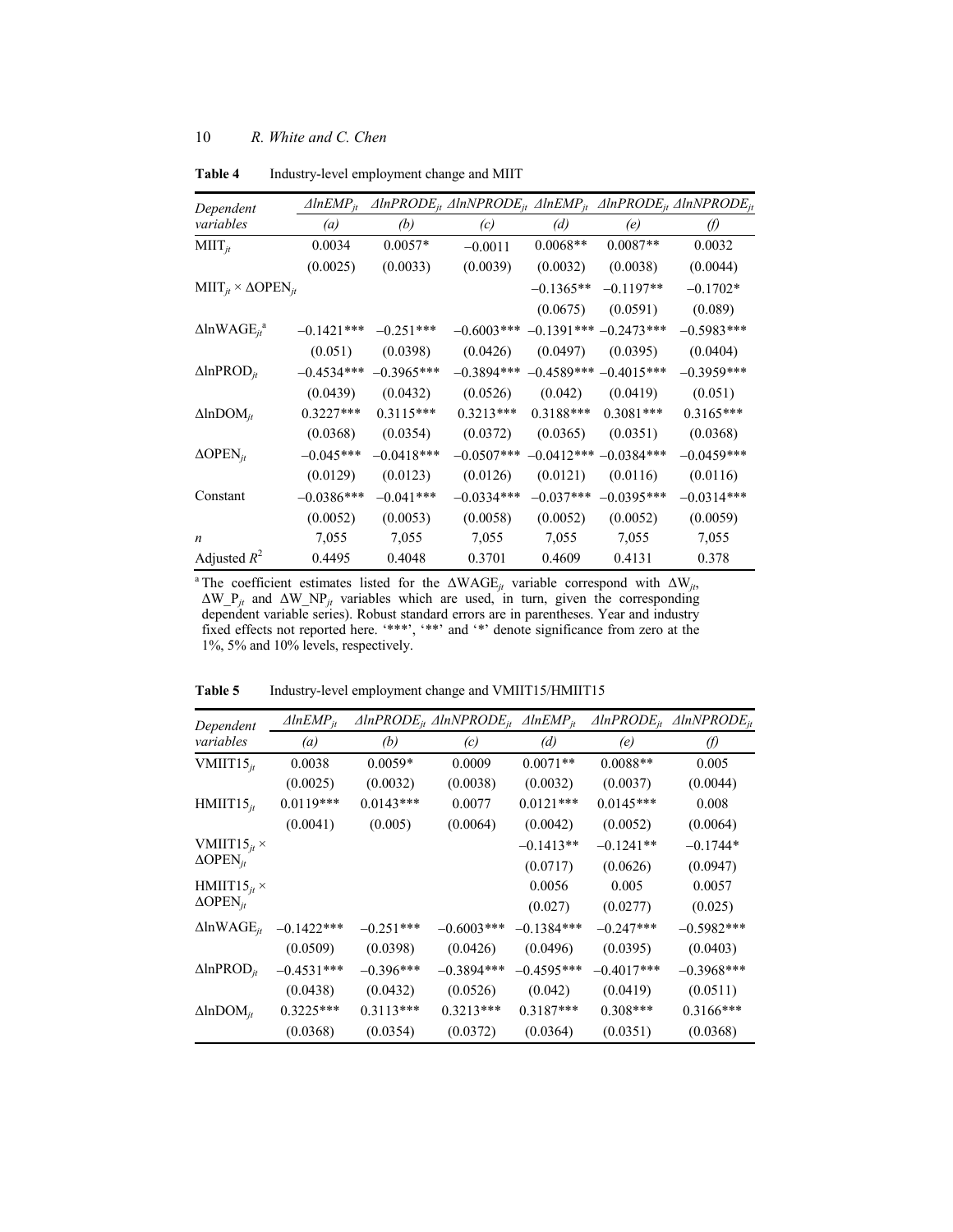| Dependent                   | $\triangle$ lnEMP <sub>it</sub> |               | $\triangle$ lnPRODE <sub>it</sub> $\triangle$ lnNPRODE <sub>it</sub> $\triangle$ lnEMP <sub>it</sub> |              | $\triangle$ lnPRODE <sub>it</sub> | $\triangle InNPRODE_{it}$ |
|-----------------------------|---------------------------------|---------------|------------------------------------------------------------------------------------------------------|--------------|-----------------------------------|---------------------------|
| variables                   | (a)                             | (b)           | (c)                                                                                                  | (d)          | (e)                               | (f)                       |
| $\Delta$ OPEN <sub>it</sub> | $-0.045***$                     | $-0.0418***$  | $-0.0507$ ***                                                                                        | $-0.0415***$ | $-0.0387***$                      | $-0.0462$ ***             |
|                             | (0.0129)                        | (0.0123)      | (0.0126)                                                                                             | (0.0134)     | (0.0128)                          | (0.013)                   |
| Constant                    | $-0.0397***$                    | $-0.0422$ *** | $-0.0344***$                                                                                         | $-0.0379***$ | $-0.0406$ ***                     | $-0.0323***$              |
|                             | (0.0052)                        | (0.0053)      | (0.0058)                                                                                             | (0.0052)     | (0.0053)                          | (0.0059)                  |
| n                           | 7,055                           | 7,055         | 7,055                                                                                                | 7,055        | 7,055                             | 7,055                     |
| Adjusted $R^2$              | 0.45                            | 0.4056        | 0.3702                                                                                               | 0.4615       | 0.4139                            | 0.378                     |

Table 5 Industry-level employment change and VMIIT15/HMIIT15 (continued)

*Note*: See Table 4 footnote.

**Table 6** Industry-level employment change and VMIIT25/HMIIT25

| Dependent                     | $\triangle InEMP_{jt}$ |              | $\triangle$ InPRODE <sub>jt</sub> $\triangle$ InNPRODE <sub>jt</sub> $\triangle$ InEMP <sub>jt</sub> |              |              | $\triangle$ InPRODE <sub>jt</sub> $\triangle$ InNPRODE <sub>jt</sub> |
|-------------------------------|------------------------|--------------|------------------------------------------------------------------------------------------------------|--------------|--------------|----------------------------------------------------------------------|
| variables                     | (a)                    | (b)          | (c)                                                                                                  | (d)          | (e)          | $\vartheta$                                                          |
| VMIIT25 $_{it}$               | 0.0029                 | 0.0048       | $-0.00001$                                                                                           | $0.0061**$   | $0.0076**$   | 0.0039                                                               |
|                               | (0.0024)               | (0.0031)     | (0.0038)                                                                                             | (0.0031)     | (0.0036)     | (0.0042)                                                             |
| HMIIT25 $_{it}$               | 0.0041                 | 0.0072       | $-0.0018$                                                                                            | 0.0062       | $0.0095**$   | $-0.0001$                                                            |
|                               | (0.0041)               | (0.0046)     | (0.0067)                                                                                             | (0.004)      | (0.0046)     | (0.0067)                                                             |
| VMIIT25 $_{it}$ ×             |                        |              |                                                                                                      | $-0.1381*$   | $-0.1223*$   | $-0.1678*$                                                           |
| $\Delta$ OPEN <sub>it</sub>   |                        |              |                                                                                                      | (0.0745)     | (0.0667)     | (0.0944)                                                             |
| HMIIT25 $_{it}$ ×             |                        |              |                                                                                                      | $-0.06***$   | $-0.0699***$ | $-0.0449*$                                                           |
| $\Delta$ OPEN <sub>it</sub>   |                        |              |                                                                                                      | (0.0233)     | (0.0239)     | (0.0266)                                                             |
| $\Delta$ lnWAGE <sub>it</sub> | $-0.1426***$           | $-0.2515***$ | $-0.6002$ ***                                                                                        | $-0.1391***$ | $-0.245***$  | $-0.6***$                                                            |
|                               | (0.0509)               | (0.0398)     | (0.0425)                                                                                             | (0.0494)     | (0.0394)     | (0.0405)                                                             |
| $\Delta$ lnPROD <sub>it</sub> | $-0.4532***$           | $-0.3962***$ | $-0.3896***$                                                                                         | $-0.4626***$ | $-0.4059***$ | $-0.3988***$                                                         |
|                               | (0.0439)               | (0.0432)     | (0.0526)                                                                                             | (0.0413)     | (0.0413)     | (0.0505)                                                             |
| $\Delta$ lnDOM <sub>it</sub>  | $0.3227***$            | $0.3116***$  | $0.3213***$                                                                                          | $0.3193***$  | $0.3085***$  | $0.3172***$                                                          |
|                               | (0.0368)               | (0.0354)     | (0.0372)                                                                                             | (0.0367)     | (0.0354)     | (0.0369)                                                             |
| $\Delta {\rm OPEN}_{it}$      | $-0.045***$            | $-0.0418***$ | $-0.0507***$                                                                                         | $-0.0394***$ | $-0.0363***$ | $-0.0447***$                                                         |
|                               | (0.0129)               | (0.0123)     | (0.0126)                                                                                             | (0.0126)     | (0.012)      | (0.0124)                                                             |
| Constant                      | $-0.0389***$           | $-0.0415***$ | $-0.0334***$                                                                                         | $-0.0373***$ | $-0.04***$   | $-0.0313***$                                                         |
|                               | (0.0052)               | (0.0053)     | (0.0058)                                                                                             | (0.0053)     | (0.0054)     | (0.006)                                                              |
| $\boldsymbol{n}$              | 7,055                  | 7,055        | 7,055                                                                                                | 7,055        | 7,055        | 7,055                                                                |
| Adjusted $R^2$                | 0.4496                 | 0.4051       | 0.3701                                                                                               | 0.4644       | 0.4175       | 0.3787                                                               |

*Note*: See Table 4 footnote.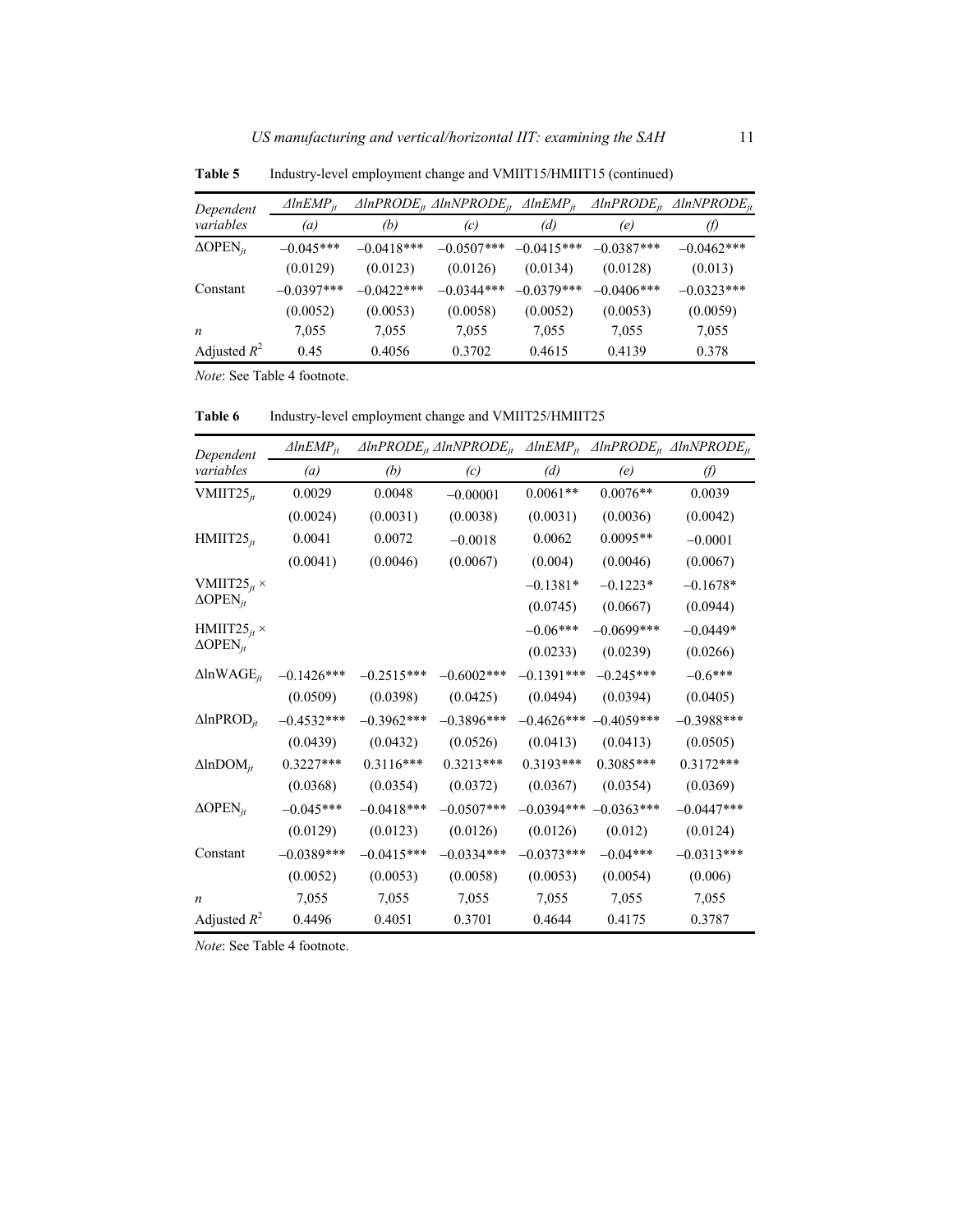**Table 7** Industry-level employment change and MIIT with lagged changes in explanatory variables

| Dependent                          | $\varDelta lnEMP_{it}$ |              | $\triangle$ lnPRODE <sub>it</sub> $\triangle$ lnNPRODE <sub>it</sub> $\triangle$ lnEMP <sub>it</sub> |              | $\triangle$ lnPRODE <sub>it</sub> | $\triangle$ lnNPRODE <sub>it</sub> |
|------------------------------------|------------------------|--------------|------------------------------------------------------------------------------------------------------|--------------|-----------------------------------|------------------------------------|
| variables                          | $\left(a\right)$       | (b)          | (c)                                                                                                  | (d)          | (e)                               | (f)                                |
| $\text{MIT}_{it}$                  | $0.0053*$              | $0.0078**$   | 0.0012                                                                                               | $0.0052*$    | $0.0073*$                         | 0.0012                             |
|                                    | (0.0029)               | (0.0036)     | (0.0041)                                                                                             | (0.0029)     | (0.0038)                          | (0.0042)                           |
| $\text{MIT}_{it-1}$                | $0.0056*$              | 0.0052       | 0.0055                                                                                               | $0.0057*$    | 0.0047                            | 0.0064                             |
|                                    | (0.0031)               | (0.0034)     | (0.0048)                                                                                             | (0.0031)     | (0.0035)                          | (0.0049)                           |
| $\text{MIT}_{it-2}$                |                        |              |                                                                                                      | $0.0062*$    | 0.0048                            | 0.0052                             |
|                                    |                        |              |                                                                                                      | (0.0032)     | (0.0038)                          | (0.0052)                           |
| $\text{MIT}_{it} \times$           | $-0.1614***$           | $-0.1438***$ | $-0.1943**$                                                                                          | $-0.137**$   | $-0.114**$                        | $-0.1853**$                        |
| $\Delta$ OPEN <sub>jt</sub>        | (0.0592)               | (0.0503)     | (0.0819)                                                                                             | (0.0596)     | (0.0535)                          | (0.0769)                           |
| $\text{MIT}_{jt-1}$ ×              | $0.0463**$             | $0.0413*$    | $0.0623**$                                                                                           | $0.0705***$  | $0.0641**$                        | $0.0887***$                        |
| $\triangle$ OPEN <sub>jt – 1</sub> | (0.0207)               | (0.0229)     | (0.0284)                                                                                             | (0.0242)     | (0.0275)                          | (0.0259)                           |
| $\text{MIT}_{jt-2}$ ×              |                        |              |                                                                                                      | 0.0346       | $0.0644**$                        | $-0.037$                           |
| $\triangle$ OPEN <sub>jt-2</sub>   |                        |              |                                                                                                      | (0.0253)     | (0.0275)                          | (0.0323)                           |
| $\Delta$ lnWAGE <sub>it</sub>      | $-0.1079**$            | $-0.2192***$ | $-0.5866***$                                                                                         | $-0.1213***$ | $-0.2399***$                      | $-0.5813***$                       |
|                                    | (0.048)                | (0.0406)     | (0.042)                                                                                              | (0.0458)     | (0.041)                           | (0.0425)                           |
| $\Delta$ lnWAGE <sub>jt-1</sub>    | $0.0621**$             | $0.0561**$   | 0.0409                                                                                               | 0.0559**     | 0.0379                            | 0.0596                             |
|                                    | (0.0287)               | (0.0249)     | (0.0385)                                                                                             | (0.0273)     | (0.0245)                          | (0.042)                            |
| $\Delta$ lnWAGE <sub>jt-2</sub>    |                        |              |                                                                                                      | $-0.0062$    | $-0.0327$                         | 0.0429                             |
|                                    |                        |              |                                                                                                      | (0.0364)     | (0.0324)                          | (0.0274)                           |
| $\Delta$ lnPROD <sub>it</sub>      | $-0.4958***$           | $0.4365***$  | $-0.427***$                                                                                          | $-0.5039***$ | $-0.447***$                       | $-0.4373***$                       |
|                                    | (0.0375)               | (0.0386)     | (0.0479)                                                                                             | (0.0329)     | (0.0364)                          | (0.0456)                           |
| $\Delta$ lnPROD <sub>it-1</sub>    | $-0.0038$              | 0.0021       | $-0.0028$                                                                                            | 0.01         | 0.0149                            | 0.0069                             |
|                                    | (0.0211)               | (0.0233)     | (0.0289)                                                                                             | (0.0195)     | (0.0218)                          | (0.03)                             |
| $\Delta$ lnPROD <sub>jt-2</sub>    |                        |              |                                                                                                      | $-0.0188$    | $-0.0219$                         | $-0.0137$                          |
|                                    |                        |              |                                                                                                      | (0.0202)     | (0.0188)                          | (0.031)                            |
| $\Delta$ ln $DOM_{jt}$             | $0.3582***$            | $0.3459***$  | $0.3541***$                                                                                          | $0.3649***$  | $0.3521***$                       | $0.3628***$                        |
|                                    | (0.0329)               | (0.0321)     | (0.0335)                                                                                             | (0.0289)     | (0.0286)                          | (0.03)                             |
| $\Delta$ ln $DOM_{jt-1}$           | $0.086***$             | $0.0823***$  | $0.08***$                                                                                            | $0.0721***$  | $0.0696***$                       | $0.0691***$                        |
|                                    | (0.0153)               | (0.0142)     | (0.0209)                                                                                             | (0.014)      | (0.0127)                          | (0.0215)                           |
| $\Delta$ lnDOM <sub>jt-2</sub>     |                        |              |                                                                                                      | $0.0208*$    | $0.0249*$                         | 0.0255                             |
|                                    |                        |              |                                                                                                      | (0.0115)     | (0.0128)                          | (0.0156)                           |
| $\Delta$ OPEN <sub>it</sub>        | $-0.0419***$           | $0.0392***$  | $-0.0465***$                                                                                         | $-0.0499***$ | $-0.0465***$                      | $-0.0555***$                       |
|                                    | (0.0103)               | (0.0098)     | (0.0099)                                                                                             | (0.0086)     | (0.0083)                          | (0.0083)                           |
| $\triangle$ OPEN <sub>it-1</sub>   | $0.009*$               | $0.0089*$    | $0.009**$                                                                                            | $0.0078***$  | $0.008***$                        | $0.0071*$                          |
|                                    | (0.0048)               | (0.005)      | (0.0044)                                                                                             | (0.0029)     | (0.0031)                          | (0.0038)                           |
| $\Delta$ OPEN <sub>jt-2</sub>      |                        |              |                                                                                                      | $-0.0219***$ | $-0.0218***$                      | $-0.0211***$                       |
|                                    |                        |              |                                                                                                      | (0.0055)     | (0.005)                           | (0.0079)                           |
| Constant                           | $0.0053*$              | $0.0067**$   | $-0.0074$                                                                                            | $-0.0064***$ | $-0.0075***$                      | 0.0002                             |
|                                    | (0.0027)               | (0.0028)     | (0.0052)                                                                                             | (0.0024)     | (0.0029)                          | (0.0043)                           |
| $\boldsymbol{n}$                   | 6,607                  | 6,607        | 6,607                                                                                                | 6,161        | 6,161                             | 6,161                              |
| Adjusted $R^2$                     | 0.5119                 | 0.4562       | 0.4036                                                                                               | 0.5293       | 0.4706                            | 0.4172                             |

*Note*: See Table 4 footnote.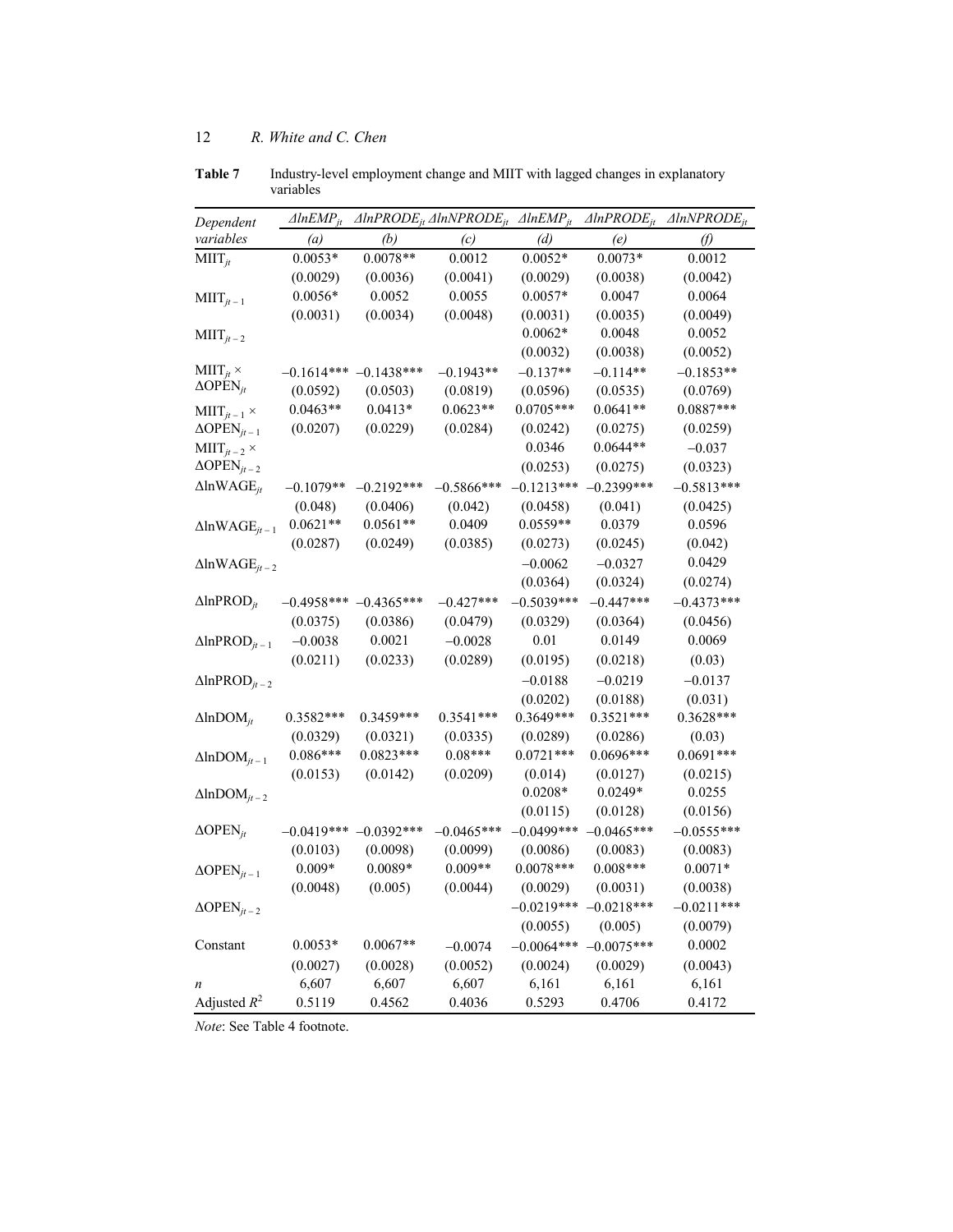| Dependent                          | $\triangle l$ n $EMP_{it}$ |              | $\triangle$ lnPRODE <sub>it</sub> $\triangle$ lnNPRODE <sub>it</sub> | $\triangle InEMP_{it}$ |              | $\triangle$ InPRODE <sub>it</sub> $\triangle$ InNPRODE <sub>it</sub> |
|------------------------------------|----------------------------|--------------|----------------------------------------------------------------------|------------------------|--------------|----------------------------------------------------------------------|
| variables                          | (a)                        | (b)          | (c)                                                                  | (d)                    | (e)          | $\varnothing$                                                        |
| VMIIT $15_{it}$                    | $0.0057**$                 | $0.008**$    | 0.003                                                                | $0.0065**$             | $0.0082**$   | 0.0039                                                               |
|                                    | (0.0027)                   | (0.0035)     | (0.0041)                                                             | (0.0027)               | (0.0036)     | (0.0042)                                                             |
| $HMIIT15_{it}$                     | $0.0121***$                | $0.0148***$  | 0.0071                                                               | $0.0121**$             | $0.0146***$  | 0.0072                                                               |
|                                    | (0.0046)                   | (0.0056)     | (0.0068)                                                             | (0.0047)               | (0.0057)     | (0.0074)                                                             |
| VMIIT $15_{jt-1}$                  | $0.0054*$                  | 0.0046       | 0.0057                                                               | $0.0058*$              | 0.0044       | 0.0069                                                               |
|                                    | (0.0031)                   | (0.0036)     | (0.0049)                                                             | (0.0032)               | (0.0037)     | (0.0051)                                                             |
| HMIIT $15_{jt-1}$                  | $-0.0011$                  | $-0.0023$    | 0.0013                                                               | $-0.003$               | $-0.0045$    | $-0.0007$                                                            |
|                                    | (0.0044)                   | (0.0051)     | (0.0064)                                                             | (0.0045)               | (0.0053)     | (0.0066)                                                             |
| VMIIT $15_{it-2}$                  |                            |              |                                                                      | 0.0054                 | 0.0039       | 0.004                                                                |
|                                    |                            |              |                                                                      | (0.0033)               | (0.0039)     | (0.0052)                                                             |
| HMIIT $15_{jt-2}$                  |                            |              |                                                                      | $-0.0013$              | $-0.0016$    | 0.0034                                                               |
|                                    |                            |              |                                                                      | (0.0049)               | (0.0055)     | (0.007)                                                              |
| VMIIT $15_{it}$ ×                  | $-0.1693***$               | $-0.1513***$ | $-0.2015**$                                                          | $-0.1569***$           | $-0.1338**$  | $-0.2047***$                                                         |
| $\Delta$ OPEN <sub>it</sub>        | (0.0579)                   | (0.0494)     | (0.0805)                                                             | (0.0587)               | (0.0526)     | (0.0762)                                                             |
| HMIIT $15_{it}$ ×                  | 0.0115                     | 0.011        | 0.0123                                                               | 0.0048                 | 0.0062       | 0.0032                                                               |
| $\Delta$ OPEN <sub>it</sub>        | (0.0317)                   | (0.0319)     | (0.0306)                                                             | (0.024)                | (0.0249)     | (0.0213)                                                             |
| VMIIT $15_{it-1}$ ×                | $0.0522**$                 | $0.0466*$    | 0.0666**                                                             | 0.0526                 | 0.0434       | $0.0733**$                                                           |
| $\triangle$ OPEN <sub>it – 1</sub> | (0.0235)                   | (0.0251)     | (0.0312)                                                             | (0.0375)               | (0.0409)     | (0.0364)                                                             |
| HMIIT $15_{it-1}$ ×                | 0.0379                     | 0.0321       | $0.0493*$                                                            | 0.0221                 | 0.0203       | 0.0262                                                               |
| $\triangle$ OPEN <sub>it – 1</sub> | (0.0245)                   | (0.0245)     | (0.0255)                                                             | (0.0229)               | (0.0205)     | (0.0302)                                                             |
| VMIIT $15_{it-2}$ ×                |                            |              |                                                                      | 0.0362                 | 0.0694***    | $-0.0407$                                                            |
| $\triangle$ OPEN <sub>jt-2</sub>   |                            |              |                                                                      | (0.0224)               | (0.0264)     | (0.0295)                                                             |
| HMIIT $15_{it-2}$ ×                |                            |              |                                                                      | $0.1063**$             | $0.1132**$   | $0.099***$                                                           |
| $\triangle$ OPEN <sub>jt-2</sub>   |                            |              |                                                                      | (0.0432)               | (0.049)      | (0.0376)                                                             |
| $\Delta$ lnWAGE <sub>it</sub>      | $-0.1056**$                | $-0.2187***$ | $-0.5845***$                                                         | $-0.121***$            | $-0.2417***$ | $-0.5805***$                                                         |
|                                    | (0.0477)                   | (0.0405)     | (0.0421)                                                             | (0.0462)               | (0.0406)     | (0.0429)                                                             |
| $\Delta$ lnWAGE <sub>it-1</sub>    | $0.0631**$                 | $0.055**$    | 0.0441                                                               | $0.0574**$             | 0.0385       | 0.062                                                                |
|                                    | (0.0282)                   | (0.0254)     | (0.0385)                                                             | (0.0274)               | (0.0246)     | (0.0422)                                                             |
| $\Delta$ lnWAGE <sub>it-2</sub>    |                            |              |                                                                      | $-0.0056$              | $-0.0344$    | 0.0438                                                               |
|                                    |                            |              |                                                                      | (0.0354)               | (0.0315)     | (0.0276)                                                             |
| $\Delta$ lnPROD <sub>it</sub>      | $-0.5002$ ***              | $-0.4398***$ | $-0.4326***$                                                         | $-0.507***$            | $-0.4493***$ | $-0.4411***$                                                         |
|                                    | (0.0388)                   | (0.0396)     | (0.0492)                                                             | (0.0333)               | (0.0366)     | (0.0459)                                                             |
| $\Delta$ lnPROD <sub>jt – 1</sub>  | $-0.0006$                  | 0.0057       | $-0.0001$                                                            | 0.0095                 | 0.0146       | 0.0063                                                               |
|                                    | (0.0216)                   | (0.0241)     | (0.029)                                                              | (0.0193)               | (0.0218)     | (0.0298)                                                             |
| $\Delta$ lnPROD <sub>it-2</sub>    |                            |              |                                                                      | $-0.0144$              | $-0.0172$    | $-0.009$                                                             |
|                                    |                            |              |                                                                      | (0.0201)               | (0.0188)     | (0.0314)                                                             |
| $\Delta$ lnDOM <sub>it</sub>       | $0.3602***$                | $0.3475***$  | 0.3568***                                                            | $0.3655***$            | $0.3525***$  | 0.3638***                                                            |
|                                    | (0.0338)                   | (0.033)      | (0.0344)                                                             | (0.029)                | (0.0287)     | (0.03)                                                               |
| $\Delta$ ln $DOM_{jt-1}$           | $0.0837***$                | $0.0802***$  | $0.0773***$                                                          | $0.0719***$            | $0.0692***$  | $0.0689***$                                                          |
|                                    | (0.0161)                   | (0.0151)     | (0.0214)                                                             | (0.0139)               | (0.0126)     | (0.0214)                                                             |
| $\Delta$ ln $DOM_{jt-2}$           |                            |              |                                                                      | 0.0199*                | $0.0243**$   | 0.024                                                                |
|                                    |                            |              |                                                                      | (0.011)                | (0.0124)     | (0.0156)                                                             |

**Table 8** Industry-level employment change and VMIIT15/HMIIT15 with lagged changes in explanatory variables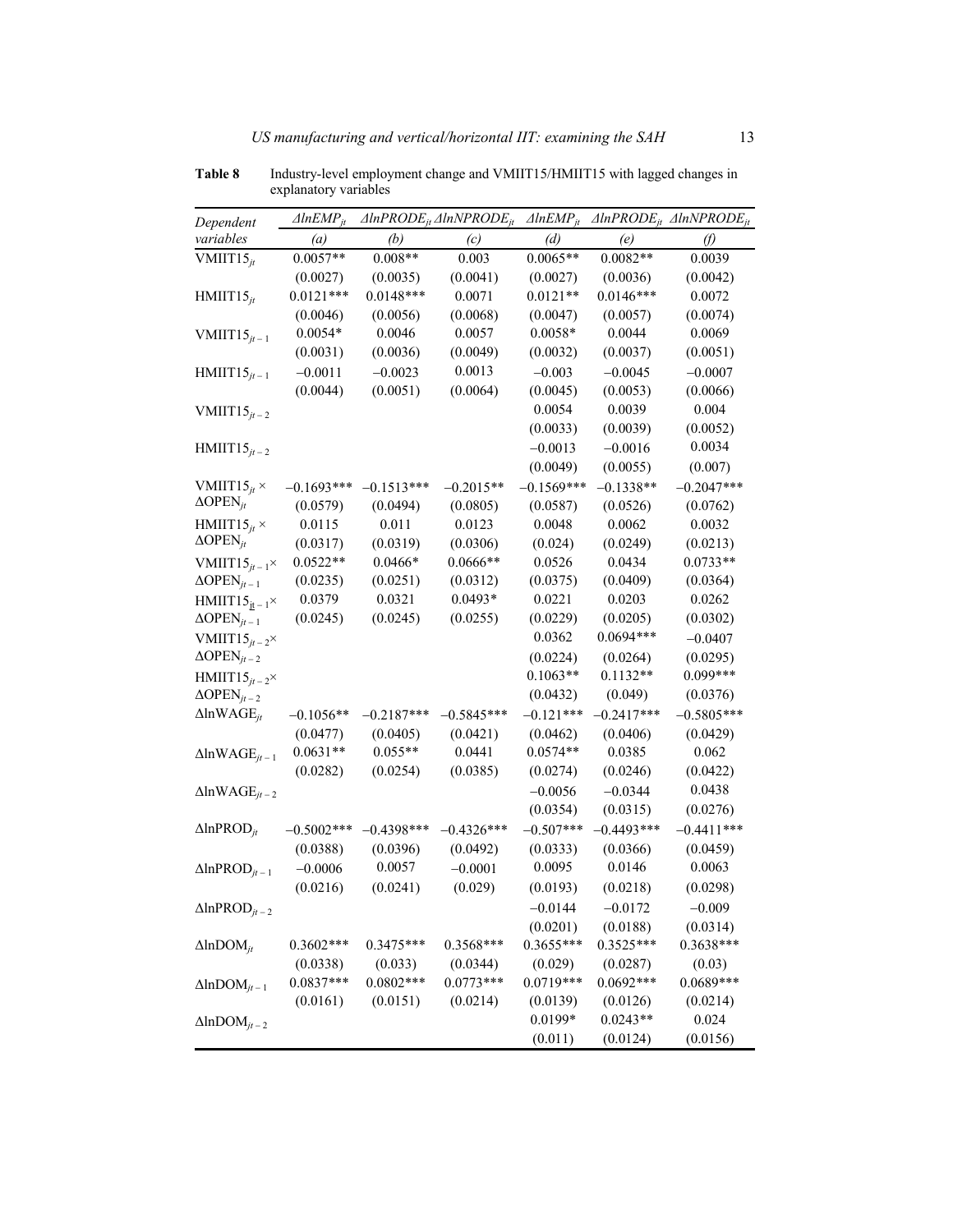| Dependent                        | $\triangle$ lnEMP <sub>it</sub> |              | $\triangle$ lnPRODE <sub>it</sub> $\triangle$ lnNPRODE <sub>it</sub> | $\triangle$ lnEMP <sub>it</sub> |              | $\triangle$ lnPRODE <sub>it</sub> $\triangle$ lnNPRODE <sub>it</sub> |
|----------------------------------|---------------------------------|--------------|----------------------------------------------------------------------|---------------------------------|--------------|----------------------------------------------------------------------|
| variables                        | (a)                             | (b)          | (c)                                                                  | (d)                             | (e)          | O)                                                                   |
| $\Delta$ OPEN <sub>it</sub>      | $-0.0441$ ***                   | $-0.0411***$ | $-0.0493***$                                                         | $-0.0511***$                    | $-0.0476***$ | $-0.0568***$                                                         |
|                                  | (0.0131)                        | (0.0123)     | (0.0129)                                                             | (0.0095)                        | (0.0091)     | (0.0092)                                                             |
| $\triangle$ OPEN <sub>jt-1</sub> | 0.0075                          | 0.0077       | 0.007                                                                | $0.0072**$                      | $0.0079**$   | 0.0059                                                               |
|                                  | (0.0052)                        | (0.0056)     | (0.0047)                                                             | (0.0033)                        | (0.0033)     | (0.0044)                                                             |
| $\Delta$ OPEN <sub>jt-2</sub>    |                                 |              |                                                                      | $-0.0227***$                    | $-0.0229***$ | $-0.0217**$                                                          |
|                                  |                                 |              |                                                                      | (0.0074)                        | (0.0069)     | (0.0097)                                                             |
| Constant                         | 0.0041                          | $0.0056**$   | $-0.0087*$                                                           | $-0.0073***$                    | $-0.0082***$ | $-0.0013$                                                            |
|                                  | (0.0025)                        | (0.0027)     | (0.0052)                                                             | (0.0024)                        | (0.003)      | (0.0042)                                                             |
| n                                | 6,607                           | 6,607        | 6,607                                                                | 6,161                           | 6,161        | 6,161                                                                |
| Adjusted $R^2$                   | 0.5147                          | 0.4583       | 0.4058                                                               | 0.5336                          | 0.4748       | 0.4191                                                               |

**Table 8** Industry-level employment change and VMIIT15/HMIIT15 with lagged changes in explanatory variables (continued)

*Note*: See Table 4 footnote.

**Table 9** Industry-level employment change and VMIIT25/HMIIT25 with lagged changes in explanatory variables

| Dependent<br>variables          | $\triangle$ lnEMP <sub>it</sub> |             | $\triangle$ InPRODE <sub>it</sub> $\triangle$ InNPRODE <sub>it</sub> $\triangle$ InEMP <sub>it</sub> |             |             | $\triangle$ lnPRODE <sub>it</sub> $\triangle$ lnNPRODE <sub>it</sub> |
|---------------------------------|---------------------------------|-------------|------------------------------------------------------------------------------------------------------|-------------|-------------|----------------------------------------------------------------------|
|                                 | (a)                             | (b)         | (c)                                                                                                  | (d)         | (e)         | $\theta$                                                             |
| VMIIT25 $_{it}$                 | 0.0045                          | $0.0065*$   | 0.0019                                                                                               | $0.0046*$   | $0.0059*$   | 0.0022                                                               |
|                                 | (0.0027)                        | (0.0035)    | (0.004)                                                                                              | (0.0027)    | (0.0035)    | (0.0041)                                                             |
| HMIIT25 $_{it}$                 | $0.0072*$                       | $0.0109**$  | $-0.0004$                                                                                            | 0.0067      | $0.0107**$  | $-0.0012$                                                            |
|                                 | (0.0042)                        | (0.005)     | (0.0069)                                                                                             | (0.0045)    | (0.0054)    | (0.0074)                                                             |
| VMIIT25 $j_{t-1}$               | $0.007**$                       | 0.0055      | $0.0098**$                                                                                           | $0.0071**$  | 0.0048      | $0.0108**$                                                           |
|                                 | (0.0031)                        | (0.0036)    | (0.0049)                                                                                             | (0.0032)    | (0.0037)    | (0.0051)                                                             |
| HMIIT25 $j_{t-1}$               | 0.0015                          | 0.0001      | 0.0066                                                                                               | 0.0015      | $-0.0001$   | 0.0078                                                               |
|                                 | (0.0039)                        | (0.0043)    | (0.0059)                                                                                             | (0.0041)    | (0.0045)    | (0.0064)                                                             |
| VMIIT25 $_{it-2}$               |                                 |             |                                                                                                      | 0.0044      | 0.0031      | 0.001                                                                |
|                                 |                                 |             |                                                                                                      | (0.0034)    | (0.004)     | (0.0053)                                                             |
| HMIIT25 $_{it-2}$               |                                 |             |                                                                                                      | 0.0032      | 0.003       | 0.003                                                                |
|                                 |                                 |             |                                                                                                      | (0.0049)    | (0.0053)    | (0.0071)                                                             |
| VMIIT25 $_{it}$ ×               | $-0.1626**$                     | $-0.1456**$ | $-0.1922**$                                                                                          | $-0.1448**$ | $-0.1233**$ | $-0.188**$                                                           |
| $\Delta$ OPEN <sub>it</sub>     | (0.0665)                        | (0.0589)    | (0.0859)                                                                                             | (0.0629)    | (0.0572)    | (0.079)                                                              |
| HMIIT25 $i_t$ ×                 | $-0.0529*$                      | $-0.0644**$ | $-0.0332$                                                                                            | $-0.0416**$ | $-0.0491**$ | $-0.032$                                                             |
| $\Delta$ OPEN <sub>it</sub>     | (0.0282)                        | (0.0268)    | (0.0344)                                                                                             | (0.0202)    | (0.0216)    | (0.0196)                                                             |
| VMIIT25 $_{it-1}$ ×             | 0.0388                          | 0.0298      | $0.0607*$                                                                                            | $0.0604*$   | 0.0505      | $0.083***$                                                           |
| $\Delta$ OPEN <sub>jt – 1</sub> | (0.0274)                        | (0.0298)    | (0.0331)                                                                                             | (0.0322)    | (0.036)     | (0.0304)                                                             |
| HMIIT25 $j_{t-1}$ ×             | $-0.0164*$                      | $-0.022**$  | 0.0122                                                                                               | $-0.0109$   | $-0.0109$   | 0.0036                                                               |
| $\Delta$ OPEN <sub>jt – 1</sub> | (0.0098)                        | (0.0096)    | (0.0102)                                                                                             | (0.0167)    | (0.0195)    | (0.019)                                                              |
| VMIIT25 $j_{t-2}$ ×             |                                 |             |                                                                                                      | 0.0252      | $0.0557*$   | $-0.0459$                                                            |
| $\Delta {\rm OPEN}_{jt-2}$      |                                 |             |                                                                                                      | (0.0296)    | (0.0327)    | (0.0355)                                                             |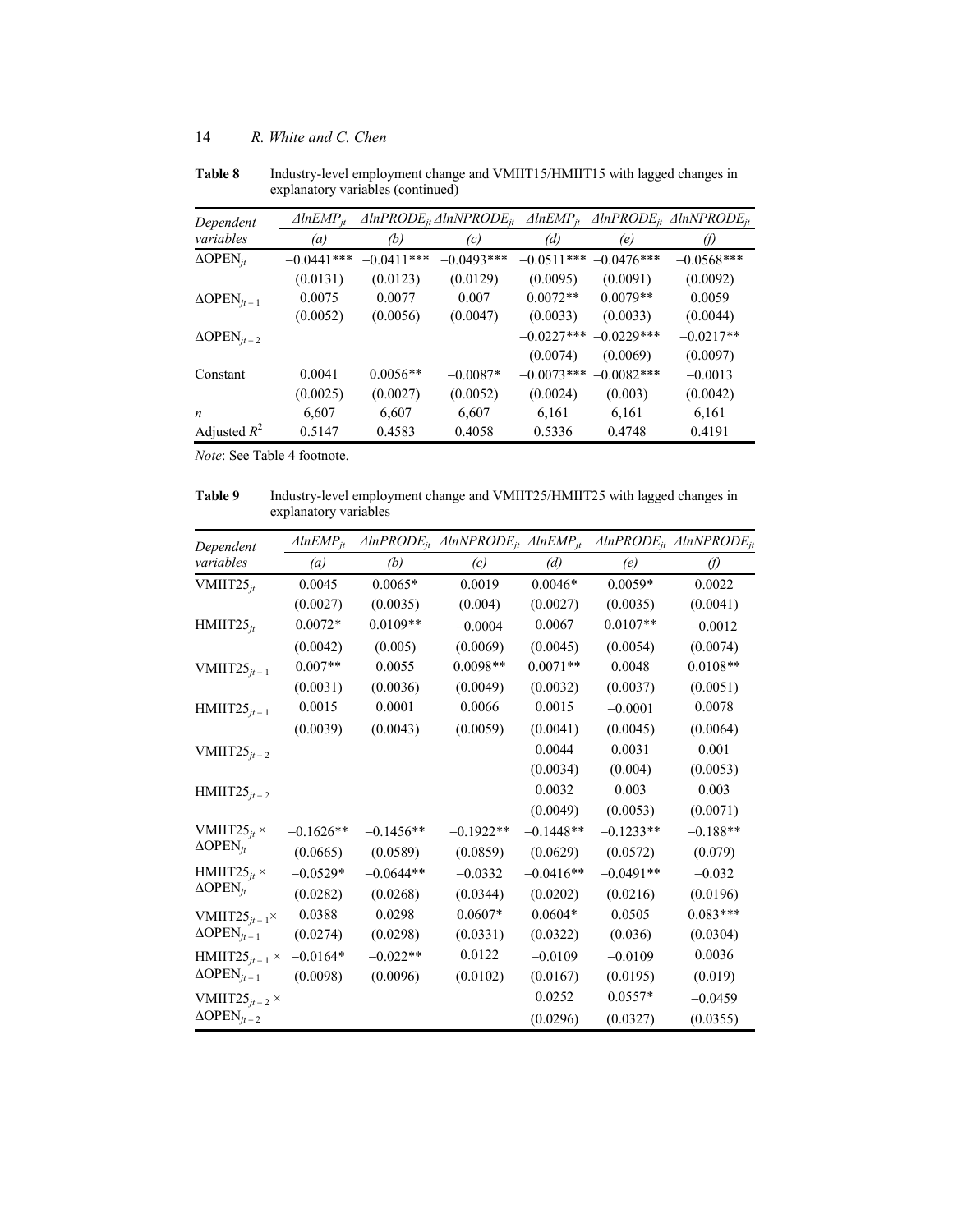| Dependent<br>variables                        | $\triangle$ lnEMP <sub>it</sub> |              | $\triangle$ InPRODE <sub>jt</sub> $\triangle$ InNPRODE <sub>jt</sub> $\triangle$ InEMP <sub>it</sub> |              |              | $\triangle InPRODE_{jt} \triangle InNPRODE_{jt}$ |
|-----------------------------------------------|---------------------------------|--------------|------------------------------------------------------------------------------------------------------|--------------|--------------|--------------------------------------------------|
|                                               | (a)                             | (b)          | (c)                                                                                                  | (d)          | (e)          | $\varnothing$                                    |
| HMIIT25 $_{it-2}$ ×                           |                                 |              |                                                                                                      | $0.072***$   | $0.085***$   | $0.0488**$                                       |
| $\Delta$ OPEN <sub>jt-2</sub>                 |                                 |              |                                                                                                      | (0.0181)     | (0.0191)     | (0.0245)                                         |
| $\Delta$ lnWAGE <sub>it</sub>                 | $-0.1061**$                     | $-0.2166***$ | $-0.5868***$                                                                                         | $-0.124***$  | $-0.2425***$ | $-0.5824***$                                     |
|                                               | (0.0475)                        | (0.0406)     | (0.042)                                                                                              | (0.0457)     | (0.0406)     | (0.0426)                                         |
| $\Delta$ lnWAGE <sub>it-1</sub>               | $0.0633**$                      | $0.0563**$   | 0.0429                                                                                               | $0.0542**$   | 0.0353       | 0.0609                                           |
|                                               | (0.0283)                        | (0.0246)     | (0.0384)                                                                                             | (0.0272)     | (0.0244)     | (0.0422)                                         |
| $\Delta$ lnWAGE <sub>jt-2</sub>               |                                 |              |                                                                                                      | $-0.0087$    | $-0.0374$    | 0.0437                                           |
|                                               |                                 |              |                                                                                                      | (0.0363)     | (0.0323)     | (0.0276)                                         |
| $\Delta$ lnPROD <sub>it</sub>                 | $-0.4991***$                    | $-0.4405***$ | $-0.4285***$                                                                                         | $-0.5067***$ | $-0.4503***$ | $-0.4393***$                                     |
|                                               | (0.0367)                        | (0.038)      | (0.0476)                                                                                             | (0.0328)     | (0.0365)     | (0.0456)                                         |
| $\Delta$ lnPROD <sub>it-1</sub>               | $-0.0027$                       | 0.0034       | $-0.0015$                                                                                            | 0.0113       | 0.0165       | 0.0077                                           |
|                                               | (0.0209)                        | (0.0231)     | (0.0287)                                                                                             | (0.0197)     | (0.0219)     | (0.0301)                                         |
| $\Delta$ lnPROD <sub>it-2</sub>               |                                 |              |                                                                                                      | $-0.0148$    | $-0.017$     | $-0.0114$                                        |
|                                               |                                 |              |                                                                                                      | (0.0196)     | (0.0182)     | (0.0304)                                         |
| $\Delta$ lnDOM <sub>it</sub>                  | 0.3586***                       | $0.3462***$  | $0.3543***$                                                                                          | $0.3659***$  | $0.3534***$  | 0.3636***                                        |
|                                               | (0.0332)                        | (0.0324)     | (0.0337)                                                                                             | (0.0288)     | (0.0285)     | (0.0302)                                         |
| $\Delta$ ln $DOM_{jt-1}$                      | $0.0862***$                     | $0.0824***$  | $0.0808***$                                                                                          | $0.0722***$  | $0.0698***$  | $0.0695***$                                      |
|                                               | (0.0153)                        | (0.0141)     | (0.021)                                                                                              | (0.0141)     | (0.0128)     | (0.0215)                                         |
| $\Delta$ ln $DOM_{jt-2}$                      |                                 |              |                                                                                                      | $0.0219*$    | $0.0264**$   | $0.0257*$                                        |
|                                               |                                 |              |                                                                                                      | (0.0118)     | (0.0132)     | (0.0156)                                         |
| $\Delta$ OPEN <sub>it</sub>                   | $-0.0403***$                    | $-0.0372***$ | $-0.0457***$                                                                                         | $-0.0496***$ | $-0.046***$  | $-0.0553***$                                     |
|                                               | (0.0109)                        | (0.0102)     | (0.0109)                                                                                             | (0.0088)     | (0.0083)     | (0.009)                                          |
| $\triangle$ OPEN <sub><math>it-1</math></sub> | $0.0095**$                      | 0.0099**     | $0.0077*$                                                                                            | $0.0075**$   | $0.0078**$   | 0.0058                                           |
|                                               | (0.0047)                        | (0.0049)     | (0.0046)                                                                                             | (0.0034)     | (0.0034)     | (0.0046)                                         |
| $\Delta$ OPEN <sub>jt-2</sub>                 |                                 |              |                                                                                                      | $-0.0256***$ | $-0.0263***$ | $-0.0237***$                                     |
|                                               |                                 |              |                                                                                                      | (0.0069)     | (0.0064)     | (0.009)                                          |
| Constant                                      | $0.0048*$                       | $0.0066**$   | $-0.009$                                                                                             | $-0.0068***$ | $-0.0075**$  | $-0.0008$                                        |
|                                               | (0.0028)                        | (0.0029)     | (0.0058)                                                                                             | (0.0024)     | (0.003)      | (0.0043)                                         |
| $\boldsymbol{n}$                              | 6,607                           | 6,607        | 6,607                                                                                                | 6,161        | 6,161        | 6,161                                            |
| Adjusted $R^2$                                | 0.515                           | 0.4604       | 0.4045                                                                                               | 0.536        | 0.4787       | 0.4191                                           |

**Table 9** Industry-level employment change and VMIIT25/HMIIT25 with lagged changes in explanatory variables (continued)

*Note*: See Table 4 footnote.

#### *4.1 MIIT and the SAH*

Beginning with the results reported in Table 4, we see that the SAH is confirmed (i.e. the estimated coefficient on the MIIT variable is positive and significant) when the annual industry-level change in production worker employment is used as the dependent variable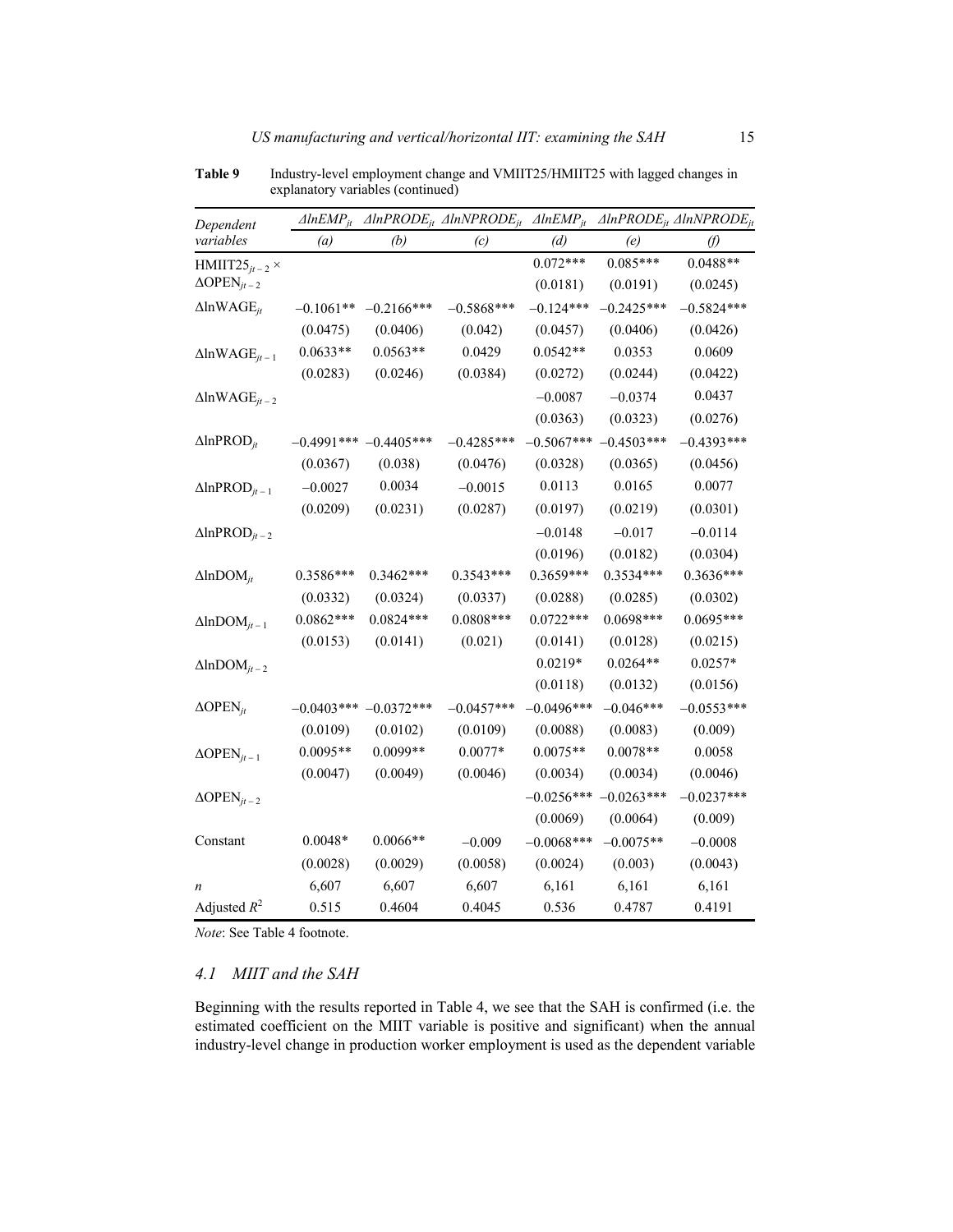series. This result is found both when the MIIT variable is not interacted with the trade openness variable and when it is (i.e. columns (b) and (e), respectively). Somewhat less conclusive, we find that the coefficient on the MIIT variable is positive in columns (a) and (d); however, the coefficient is significant only for the specification where the MIIT and trade openness variables are interacted. When considering the influence of MIIT on the annual change in non-production worker employment, in both specifications (columns (c) and (f)) the corresponding coefficient estimates are insignificant from zero. These findings appear quite reasonable when one considers that sum of production worker employment and non-production worker employment equal to total employment and that production worker employment may be more responsive to changes in trade exposure relative to non-production worker employment.

Turning to the estimated coefficients on the remaining explanatory variables that are reported in Table 4, we see that the coefficients are all significant and of the anticipated signs. More specifically, increases in the levels of industry wages (overall and for both production and non-production workers) are indicative of higher labour costs and, thus, correspond with lower employment changes. We also find that greater openness to trade is negatively related to changes in industry-level employment. Again, this finding applies for overall industry employment and for employment of production workers and of nonproduction workers. This is taken as the result of increased trade intensity as it pertains to US manufacturing industries coinciding with declining sector-level employment – perhaps the result of a loss of comparative advantage among some US producers. Similarly, as expected, increases in worker productivity are found to be negatively related to employment growth, and increases in domestic consumption are positively related to industry-level employment changes.

#### *4.2 Vertical and horizontal marginal intra-industry trade and the SAH*

In Tables 5 and 6, we report the findings obtained when modifying Equation (2) such that the MIIT variable is replaced by separate VMIIT and HMIIT variables. Recall that within the IIT framework, vertical IIT relates more to the traditional comparative advantage trade approach (inter-industry pattern), whereas horizontal IIT relates more to the IIT pattern. Thus, we expect horizontal IIT to have a greater impact on the labour adjustment cost than does vertical IIT. Both variables are expected to be positively related to our dependent variable series. Our results show that, when  $\alpha$  is set equal to 0.15, coefficient estimates on the VMIIT15 variable are both positive and statistically significant when the annual change in production worker employment is utilised as the dependent variable (columns (b) and (e)) and when the change in total industry-level employment is considered (column (d)). Considering the HMIIT15 variable, we find positive and significant relationships with respect to changes in both total industry-level employment and industry-level production worker employment (columns  $(a)$ ,  $(b)$ ,  $(d)$  and  $(e)$ ). As was reported in Table 4, the coefficient estimates on the VMIIT15 and HMIIT15 variables are insignificant when non-production workers employment is utilised as the dependent variable.

Employing our alternative measures of VMIIT and HMIIT, where  $\alpha$  is set equal to 0.25, we find a different pattern of statistical significance. The estimated coefficients on the VMIIT25 and HMIIT25 are both significant and positive when incorporating the interaction term into the estimation equation that employs production employment as the dependent variable series. We also report a positive and significant coefficient on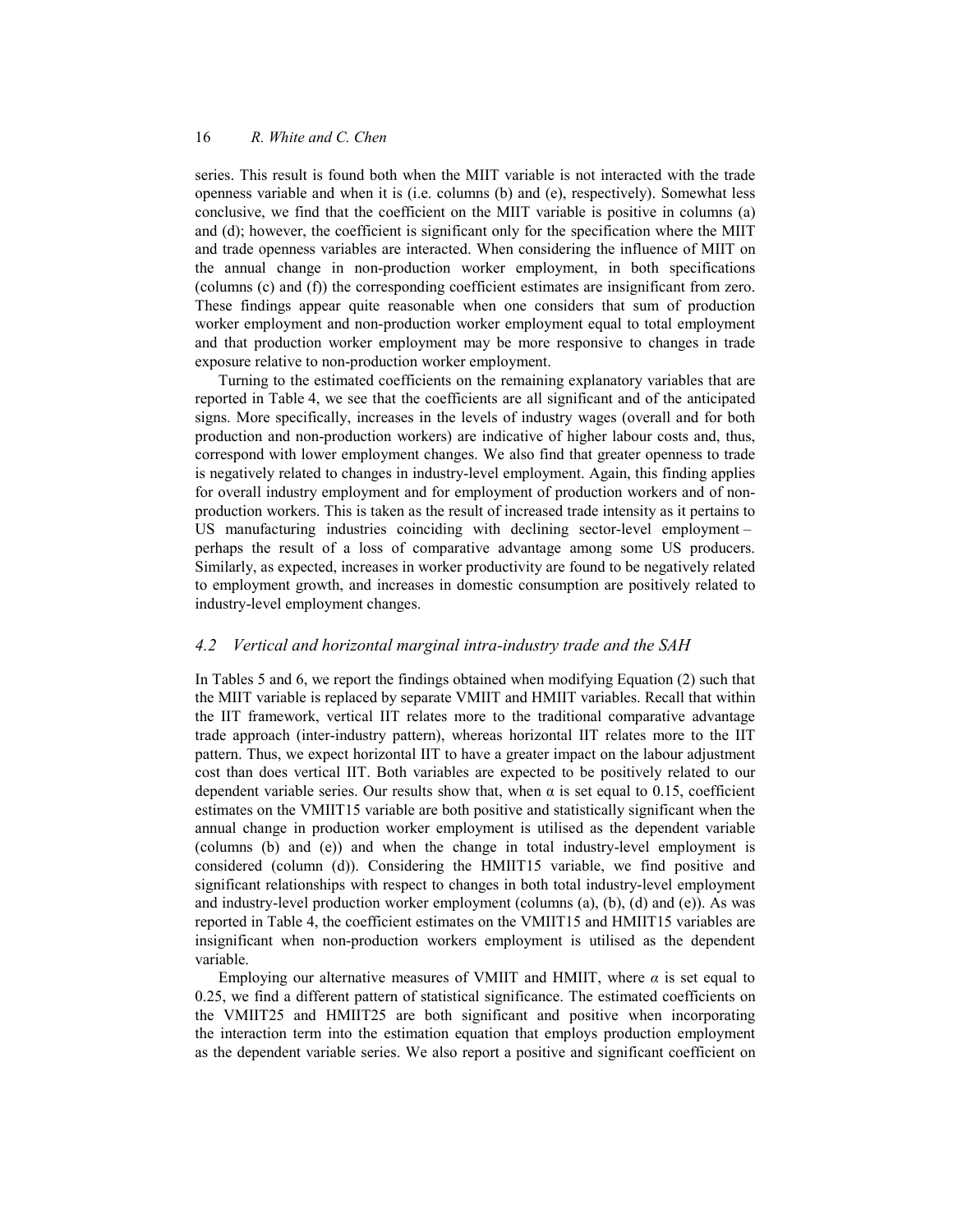the VMIIT25 variable when total industry-level employment is used as the dependent variable series. However, when considering non-production employment as the dependent variable series, we do not find any significance for the coefficients on the VMIIT25 and HMIIT25 variables.

#### *4.3 Extensions and robustness checks: inclusion of lagged explanatory variables*

Finally, we extend our analysis to incorporate one- and two-year lagged values for each of our explanatory variable series. This is done for two reasons. Firstly, given the *ad hoc* nature of our baseline empirical specification that results from the lack of a theoretical foundation for the SAH, it may be reasonable for past changes in the explanatory variables to influence adjustment costs. That is, since whether the SAH is a contemporaneous relationship remains an open empirical question, we adopt a modified estimation strategy. Secondly, the use of lagged explanatory variable series serves as a robustness check, of sorts, for the results presented in Tables 4–6.

When estimating our modified empirical specifications, obtained results are reported in Tables 7–9. We begin, as before, by examining the relationship between MIIT and industry-level employment (Table 7). Both one-year lagged explanatory variables and one- and two-year lagged values, in addition to the contemporaneous changes, are considered in separate specifications. Similar to the specification that produced the results presented in columns  $(d)$ – $(f)$  of Table 4, we interact the MIIT variable (contemporaneous and lagged values) with the measure of trade openness. We find that, as before, the coefficients on the MIIT variables are positive and significant when the annual change in total employment or in production worker employment is utilised as the dependent variable series (i.e. columns (a) and (d)). Similarly, we once more find no significant relationship between MIIT and the change in the level of non-production worker employment.

Considering the separate effects of VMIIT15 and HMIIT15 on industry-level employment (reported in Table 8) and of VMIIT25 and HMIIT25 (Table 9), we find that both measures – whether  $\alpha$  is set equal to 0.15 or to 0.25 – are positively correlated with total annual industry-level employment changes and with annual changes in industrylevel production worker employment. Somewhat surprisingly, we see little significance for the coefficients on the corresponding lagged explanatory variables; however, unsurprisingly, we do not report any significant relationship between either VMIIT or HMIIT and the annual change in industry-level non-production worker employment. We take these findings as an indication of the robustness of our primary results and additional support for the confirmation of the SAH.

In summary, the results we have reported from the use of different measures of MIIT are both reasonable and justified. Using our MIIT measure, we find strong evidence supporting the SAH for both total employment and production worker employment. At the same time, the estimated coefficients on the remaining explanatory variables are consistent with the intuition and expectations detailed in Section 3. This is not inconsequential since the lack of a theoretical basis for empirical examination of the SAH places greater emphasis on the results from empirical research. Additionally, when we incorporate our measures of VMIIT and of HMIIT, and thus disentangle the overall effect of MIIT, we obtain coefficient estimates for the VMIIT and HMIIT variables that lend greater support for the confirmation of the SAH.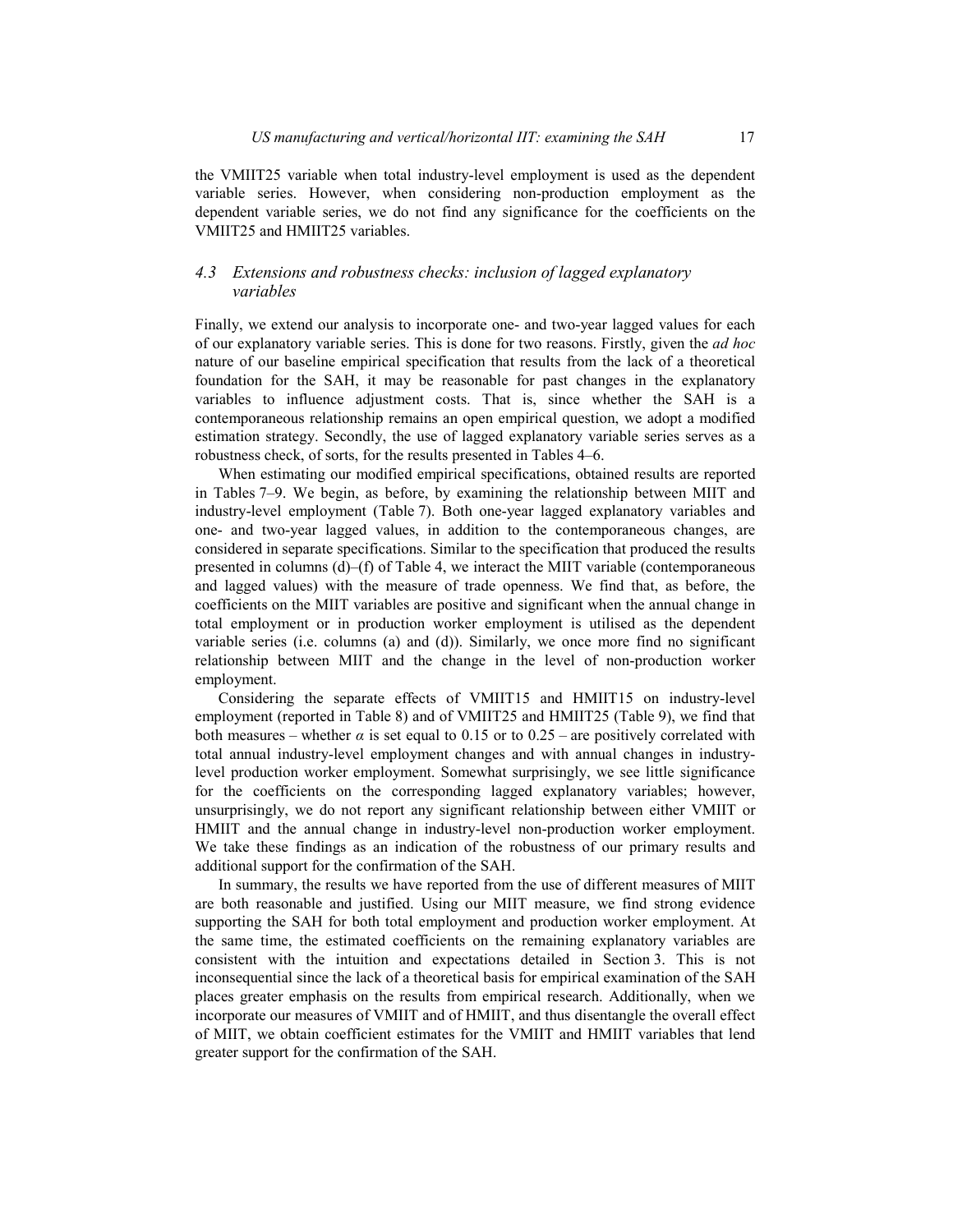#### **5 Conclusions**

Our research makes two distinct contributions to the literature on IIT. Firstly, we examine SAH using data for NAICS six-digit industries that comprise the US manufacturing sector. To our knowledge, this is the first examination of the SAH for the USA. Using a panel of industry-level data that span the years 1989–2005, we control for both time (year) and industry fixed effects. The evidence obtained from our battery of estimations is consistent with the confirmation of the SAH. Further modification of our estimation equations to include lagged values for our explanatory variable series produces evidence that is also consistent with the SAH. Secondly, we find that HMIIT has a stronger effect on employment of production workers than does VMIIT. By using measures of VMIIT and of HMIIT, we test the validity of the SAH in a rather disaggregate manner. Based on our use of measures of VMIIT and of HMIIT, we report a stronger effect (as is predicted by theory) for the HMIIT measure on both the annual change in total industry-level employment and the annual change in production worker employment.

Our results suggest that, for total industry-level employment and for production worker employment at the industry level, IIT expansion inherently involves lower adjustment costs as compared to inter-industry trade expansion. Nevertheless, due to the aforementioned lack of a formal theoretical model of the SAH, our findings remain open to two crucial questions/criticisms. Firstly, whether the use of industry-level employment changes is a reliable proxy for adjustment cost has been extensively debated (e.g. Brulhart and Elliott, 1998; Cabral and Silva, 2006). Although scholars have made progress in constructing new variables that potentially better-reflect these adjustment costs (Brulhart and Elliott, 2002; Brulhart et al., 2004; Elliott and Lindley, 2006), the validity of the SAH is very much dependent on the choice of dependent variable series. Secondly, the validity of the SAH also likely is conditional on the empirical specification employed, the explanatory variables selected and the reference period examined.

#### **Acknowledgement**

We wish to thank an anonymous reviewer and Carlos Manuel Robalo Marques for helpful comments.

#### **References**

- Abdel-Rahman, K.S. (2001) 'Firms' competitive and national comparative advantages as joint determinants of trade competition', *Review of World Economics*, Vol. 127, No. 1, pp.83–97.
- Aturupane, C., Djankov, S. and Hoekman, B. (1999) 'Horizontal and vertical intra-industry trade between Eastern Europe and the European Union', *Review of World Economics*, Vol. 135, No. 1, pp.62–81.
- Bartelsman, E.J. and Gray, W. (1996) 'The NBER manufacturing productivity database', National Bureau of Economic Research Technical Working Paper No. 205, October.
- Becker, R.A. and Gray, W.B. (2009) *NBER-CES Manufacturing Industry Database*, Available at: http://www.nber.org/data/nbprod2005.html, Accessed on 1 October 2010.
- Brulhart, M. (1994) 'Marginal intra-industry trade: measurement and relevance for the pattern of industrial adjustment', *Review of World Economics*, Vol. 130, No. 4, pp.600–613.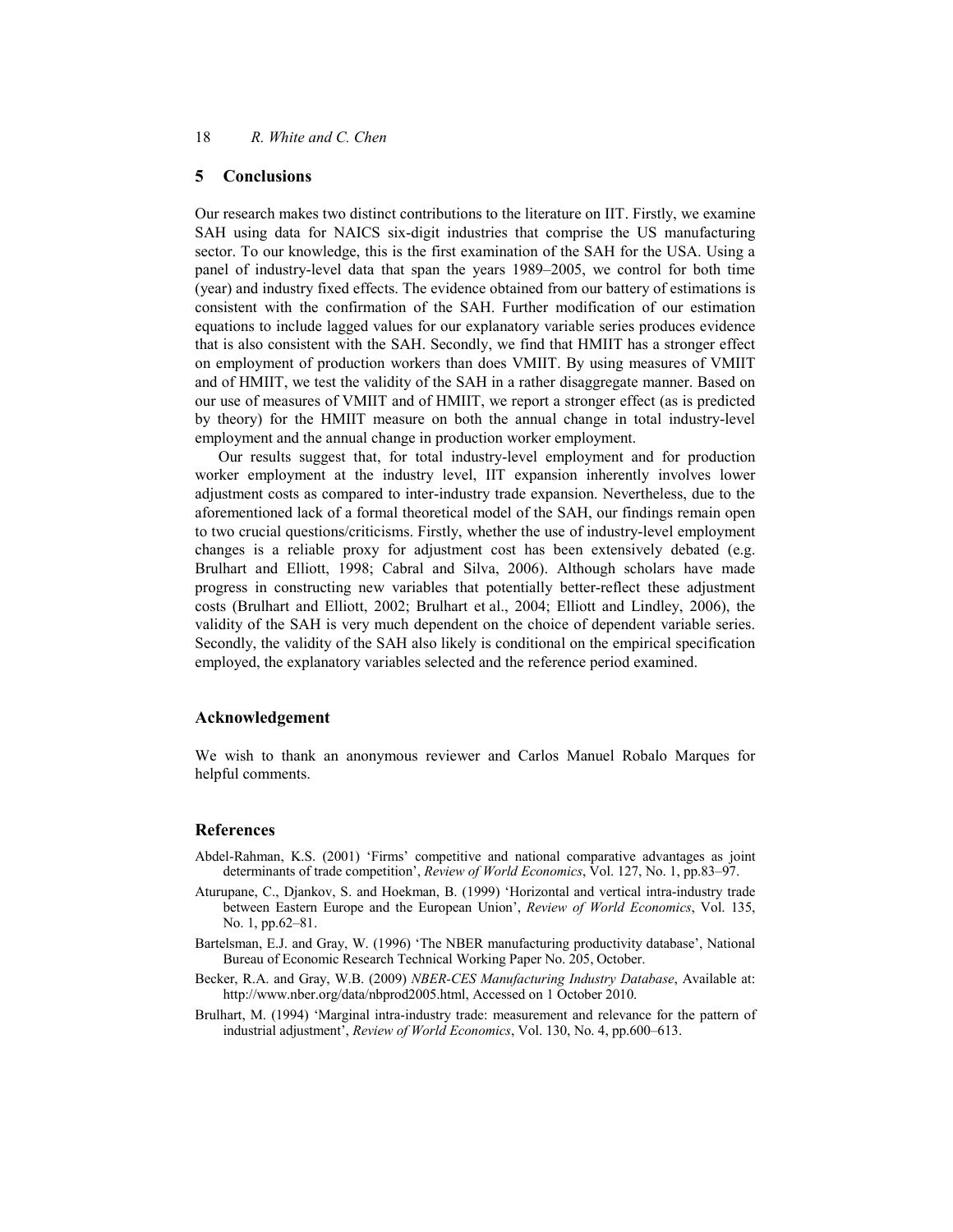- Brulhart, M. (1995) 'Intra-industry trade, geographical specialisation and European integration', Unpublished PhD Thesis, Trinity College, Dublin.
- Brulhart, M. (2000) 'Dynamics of intra-industry trade and labour-market adjustment', *Review of International Economics*, Vol. 8, No. 3, pp.420–435.
- Brulhart, M. and Elliott, R.J.R. (1998) 'Adjustment to the European single market: inferences from intra-industry trade patterns', *Journal of Economic Studies*, Vol. 25, No. 3, pp.225–247.
- Brulhart, M. and Elliott, R.J.R. (2002) 'Labour-market effects of intra-industry trade: evidence for the United Kingdom', *Review of World Economics*, Vol. 138, No. 2, pp.207–228.
- Brulhart, M., Elliott, R.J.R. and Lindley, J. (2006) 'Intra-industry trade and labour market adjustment: a reassessment using data on individual workers', *Review of World Economics*, Vol. 142, pp.521–545.
- Brulhart, M., Murphy, A. and Strobl, E. (2004) 'Intra-industry trade and job turnover', *Mimeo*, University of Lausanne, University College Dublin, CORE, University of Louvain.
- Brulhart, M. and McAleese, D. (1995) 'Intra-industry trade and industrial adjustment: the Irish experience', *The Economic and Social Review*, Vol. 26, pp.107–129.
- Brulhart, M. and Thorpe, M. (2000) 'Intra-industry trade and adjustment in Malaysia: puzzling evidence', *Applied Economics Letters*, Vol. 7, pp.729–733.
- Cabral, M. and Silva, J. (2006) 'Intra-industry trade expansion and employment reallocation between sectors and occupations', *Review of World Economics*, Vol. 142, No. 3, pp.496–520.
- Elliott, R.J.R. and Lindley, J. (2006) 'Trade, skills and adjustment costs: a study of intra-sectoral mobility', *Review of Development Economics*, Vol. 10, No. 1, pp.20–41.
- Erlat, G. and Erlat, H. (2003) 'Intra-industry trade and labour market adjustment in Turkey', Available at: http://www.luc.edu/orgs/meea/volume5/GErlat.pdf, Accessed on 15 October 2010.
- Ethier, W. (1982) 'National and international returns to scale in the modern theory of international trade', *American Economic Review*, Vol. 72, No. 3, pp.389–405.
- Falvey, R. and Kierzkowski, H. (1987) 'Product quality, intra-industry trade and (im)perfect competition', in H. Kierzkowski (Ed.), *Protection and Competition in International Trade*. Oxford: Basil Blackwell, pp.143–161.
- Faustino, H.C. and Leitao, N.C. (2009) 'Intra-industry trade and labor costs: the smooth adjustment hypothesis', Working Paper: WP17/2009/DE/SOCIUS, Department of Economics, Technical University of Lisbon.
- Feenstra, R.C. (2010) '1972–2006 US import/export data SAS and STATA', Available at: http://cid.econ.ucdavis.edu/, Accessed on 9 October 2010.
- Greenaway, D., Hine, R.C. and Milner, C. (1995) 'Vertical and horizontal intra-industry trade: a cross industry analysis for the United Kingdom', *Economics Journal*, Vol. 105, No. 433, pp.1505–1518.
- Greenaway, D., Hine, R.C., Milner, C. and Elliott, R. (1994) 'Adjustment and the measurement of marginal intra-industry trade', *Weltwirtschaftliches Archiv*, Vol. 130, No. 2, pp.418–427.
- Greenaway, D., Hine, R.C. and Wright, P. (1999) 'An empirical assessment of the impact of trade on employment in the United Kingdom', *European Journal of Political Economy*, Vol. 15, No. 3, pp.485–500.
- Grubel, H. and Lloyd, P.J. (1975) *Intra-Industry Trade*. London: Macmillan.
- Hamilton, C. and Kniest, P. (1991) 'Trade liberalisation, structural adjustment and intra-industry trade: a note', *Review of World Economics*, Vol. 127, No. 2, pp.356–367.
- Harfi, M. and Montet, C. (1999) 'Trade, specialisation and adjustment in France 1960–1990', in M. Brulhart and R.C. Hine (Eds.), *Intra-Industry Trade and Adjustment: The European Experience*. London: Macmillan.
- Helpman, E. (1981) 'International trade in the presence of product differentiation, economics of scale and monopolistic competition: a Chamberlin–Heckscher–Ohlin approach', *Journal of International Economics*, Vol. 11, No. 3, pp.305–340.